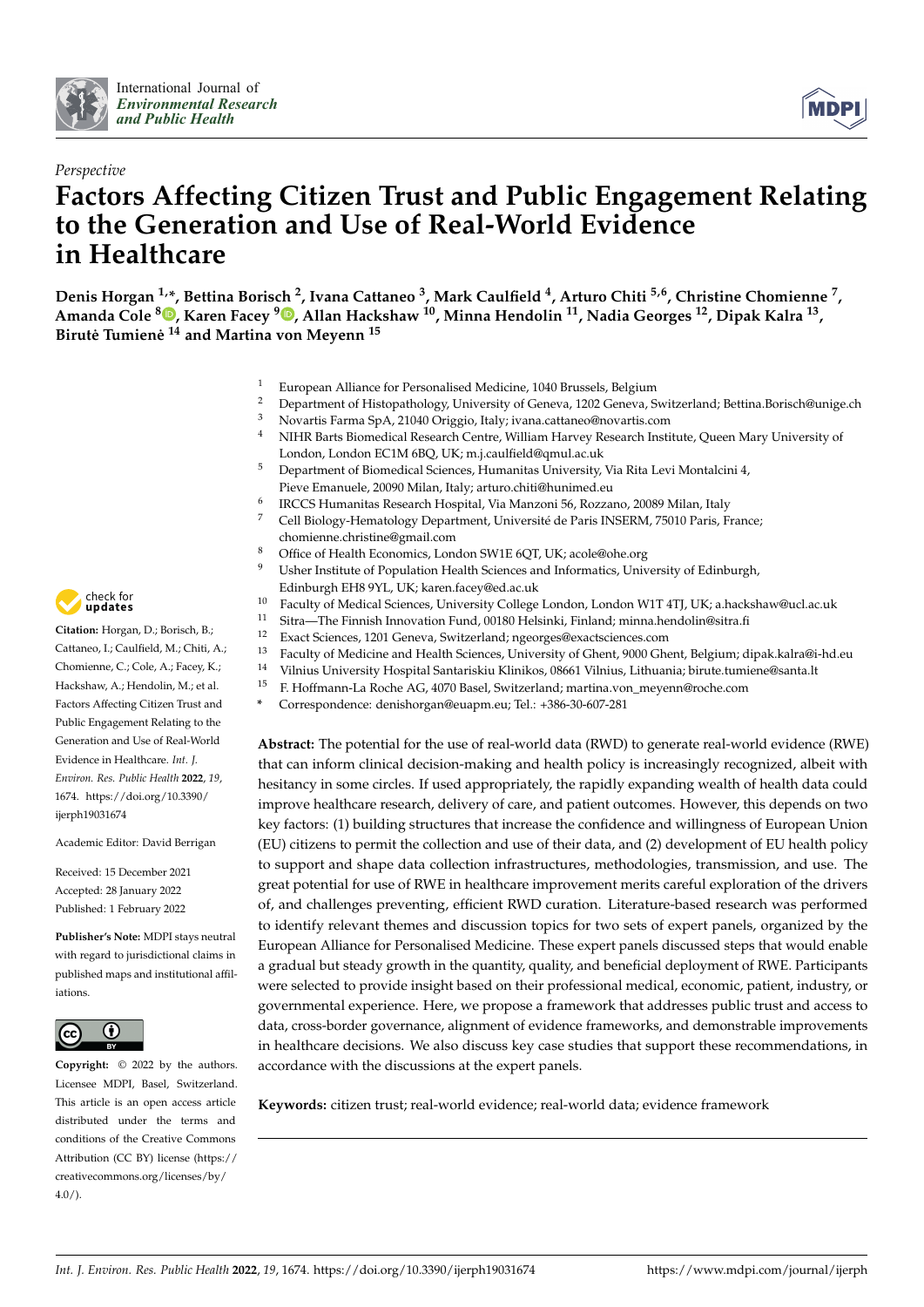# **1. Introduction**

Major innovation in healthcare systems is often shaped by crises rather than strategic planning, as demonstrated by the recent explosion in data science during the COVID-19 pandemic [\[1\]](#page-16-0). Although the pandemic has posed multiple challenges, it has also catalyzed progressive adoption of data and digital health policies forced by the pandemic-driven urgency to accelerate digitalization of healthcare systems and public awareness of the utility of patient-level data. Such real-world data (RWD), defined by the European Medicines Agency (EMA) as "routinely collected data relating to a patient's health status or the delivery of healthcare from a variety of sources other than traditional clinical trials" [\[2\]](#page-16-1), can be obtained from a range of sources, including electronic health records, patient registries, and wearable and mobile technologies [\[3\]](#page-16-2). Interoperable and high-quality RWD, as well as a proportionate governance framework for their use, is needed to generate real-world evidence (RWE), which is critical for improving the understanding of the natural course of different diseases and of the benefit–risk profile of new and existing therapies, disease management, and healthcare provision. In addition, it provides valuable insights into clinical decision-making and healthcare resource use and informs future development programs. In Europe, healthcare regulatory authorities, health technology assessment (HTA) agencies, insurers, economists, medical and scientific societies, and pharmaceutical companies, increasingly rely on and make use of RWE in addition to traditional clinical trials to inform research and treatment development, regulatory decision-making, reimbursement decisions, and the development and implementation of evidence-based resources, including clinical practice guidelines, care pathways, and algorithms [\[2](#page-16-1)[,4](#page-16-3)[,5\]](#page-16-4). Notably, the development of data governance structures and HTA processes for the use of RWE have been greatly supported by patient advocacy groups, which have facilitated awareness of and education around how these kinds of RWD can help to improve patient outcomes (for example, through public–private partnership initiatives) [\[6\]](#page-16-5).

Nevertheless, numerous challenges still limit the use of RWD, notably in terms of poor data capture, low data quality, and lack of interoperability, as well as low levels of consensus on methodologies for data collection, sharing, analysis, and reporting, and a still-limited understanding of RWD use. In addition, there is widespread hesitancy to accept the significance of RWD as evidence, to find sensible pathways guiding appropriate methodologies and quality criteria that take the current RWD landscape and these challenges into account, and to react accordingly. Aptly channeled, this experience could lead to wider acceptance and a more rapid exploitation of RWE generation as a resource for improved health and better healthcare provision in areas of Europe, with a reach far wider than the specifics of the COVID-19 pandemic. This, however, requires an additional level of strategic thinking, which is what this article aims to offer.

#### *1.1. Value of RWD*

RWD can provide many valuable insights into the patient experience as well as information to support drug development by allowing detection of unexpected outcomes, with the added benefit that generation of RWE is potentially faster than evidence from clinical trials and without the bias imparted by certain study designs [\[7\]](#page-16-6). From a research perspective, RWD can be used to examine trends in patient outcomes over time, to compare patient outcomes between different regions or countries, to examine patients' experience of drugs (including adherence and quality of life), and to find ways of predicting patient outcomes, such as progression and survival. Prior to a drug being licensed, RWD can be used to provide a comparator for single-arm trials of experimental therapies [\[8\]](#page-16-7), which is particularly useful for rare cancers and subtypes, as well as other rare diseases. RWD can also be used in a post-marketing setting to examine adverse events in a large patient population to confirm the safety profile of the drug, to find signals of uncommon side effects, to check that the effectiveness of the drug in routine clinical practice is similar to that seen in randomized controlled trials (RCTs), and to obtain evidence of drug efficacy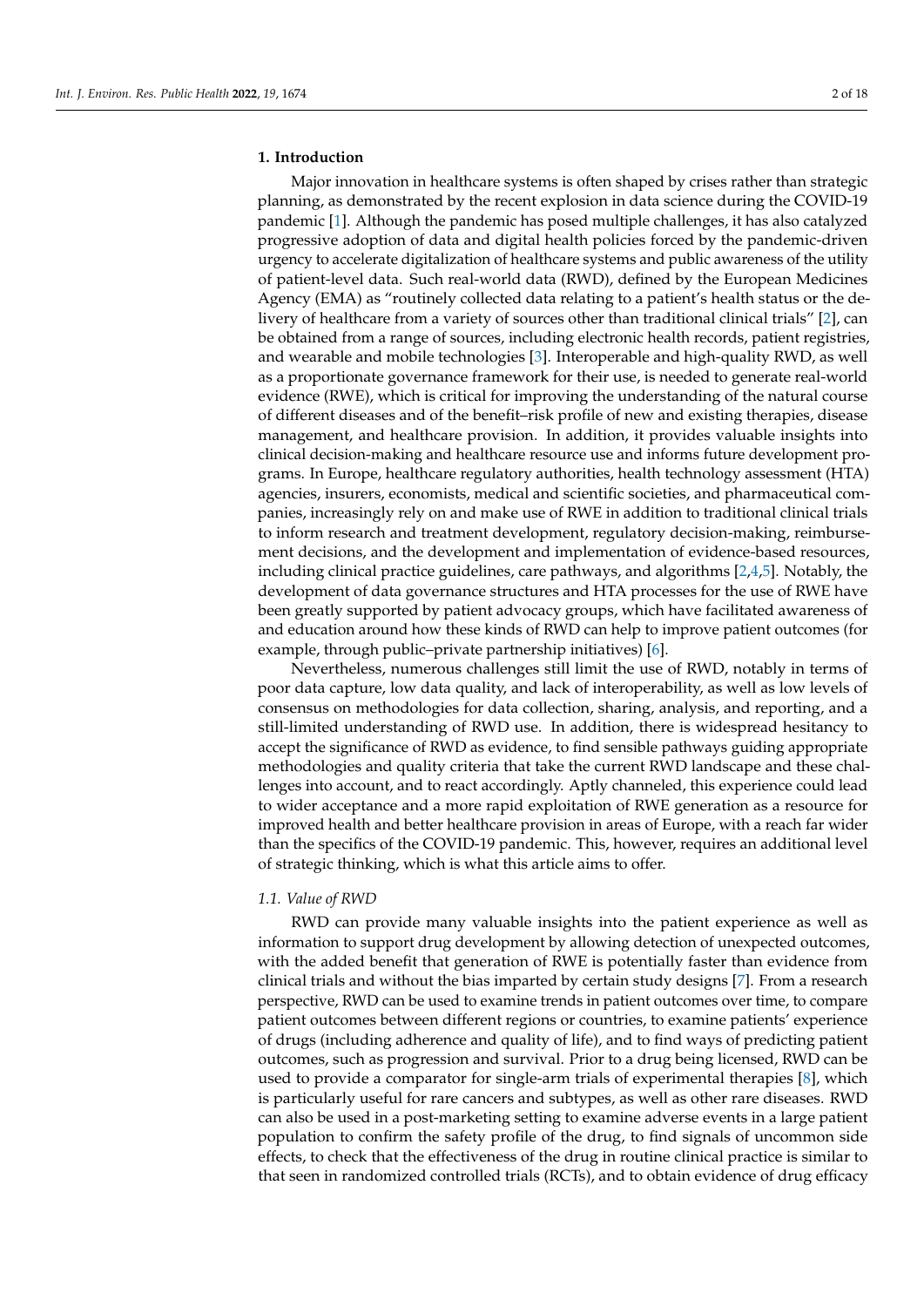and safety in subgroups of patients not included in the pivotal RCTs, so that the license can be extended to these subgroups [\[8\]](#page-16-7).

#### *1.2. Challenges to the Implementation of RWE*

Evidence-based decision-making has been promoted for decades and relies on traditional evidence hierarchies. Although the value of timely, accurate health system data to inform public health and health system operations and social policy has long been understood, the pandemic has served to highlight the critical importance of its adoption. The question, therefore, is, "How can health systems and EU policy makers learn from this experience to build more resilient and efficient healthcare systems?" This must address heterogeneity in the provision and upgrading of healthcare and data infrastructures across Europe and address barriers and challenges to RWE implementation, including:

- Methodological issues: Most health data are captured routinely to serve a narrow purpose. Despite guidelines regarding data management (e.g., the FAIR [Findable, Accessible, Interoperable and Reusable] Principles on data management) [\[9\]](#page-16-8), there is no overall consensus on data collection for RWE studies. In addition, there is limited guidance outside of clinical trials or studies to specify the type of data that should be captured, i.e., minimal datasets in a routine clinical setting and the definition of clinically meaningful data. This lack of data standardization, completeness, quality assurance, and accessibility amounts to a serious limitation on comparison and pooling of data for different datasets and the usefulness of collected data for answering specific scientific and medical questions [\[4](#page-16-3)[,10\]](#page-16-9).
- Lack of harmonization between RWD collection systems: Deriving useful insights from the sharing of data between different centers or countries is possible only through data collection harmonization, data transparency, and endorsement of collection methods within individual countries and a common interest in answering a specific question with the collected data.
- Data-access and data-sharing limitations: Data sharing between countries is subject to further practical challenges, often because the EU General Data Protection Regulation (GDPR) impedes easy understanding of how to exchange data for research. Despite the harmonizing intentions of GDPR, significant variations remain at national levels in interpretations of this legislation.
- Limitations of regulatory agencies and HTAs/payers: Attitudes toward use of RWD vary across Europe, with differing degrees of acceptance for its different policy areas and differing expertise to critically assess its use in agencies' decisions and recommendations [\[11\]](#page-16-10). Guidance provided by agencies often reflects the ideal end-stage for RWD, where data are available in sufficient quantities and are of sufficient quality. Efforts are needed to guide stakeholders in this learning healthcare ecosystem state to use what is available appropriately.
- Lack of citizen trust in data sharing: RWD can be obtained from either regional or national databases, where researchers can be granted access to the data, or from sponsored RWD studies, which require informed consent for data collection from participating patients. The former databases are obligated to ensure both data security and patient confidentiality. Widespread suspicion within the general population, a reluctance to surrender data to governments or multinational corporations, and concerns over cybersecurity hinder the sharing of patient data that could advance medical research. To circumvent these issues, patient involvement in the collection of RWD is crucial. The French COVID-19 Corona Tracker had a successful uptake, while German citizens were broadly resistant to their own country's version. It is notable that the French model for data access provided patients with tangible outcomes from sharing their information, in a similar manner to the EU Patient Cancer Digital Centre/Platform, while the German system focused on tracking only and did not offer citizens much in terms of benefits or services.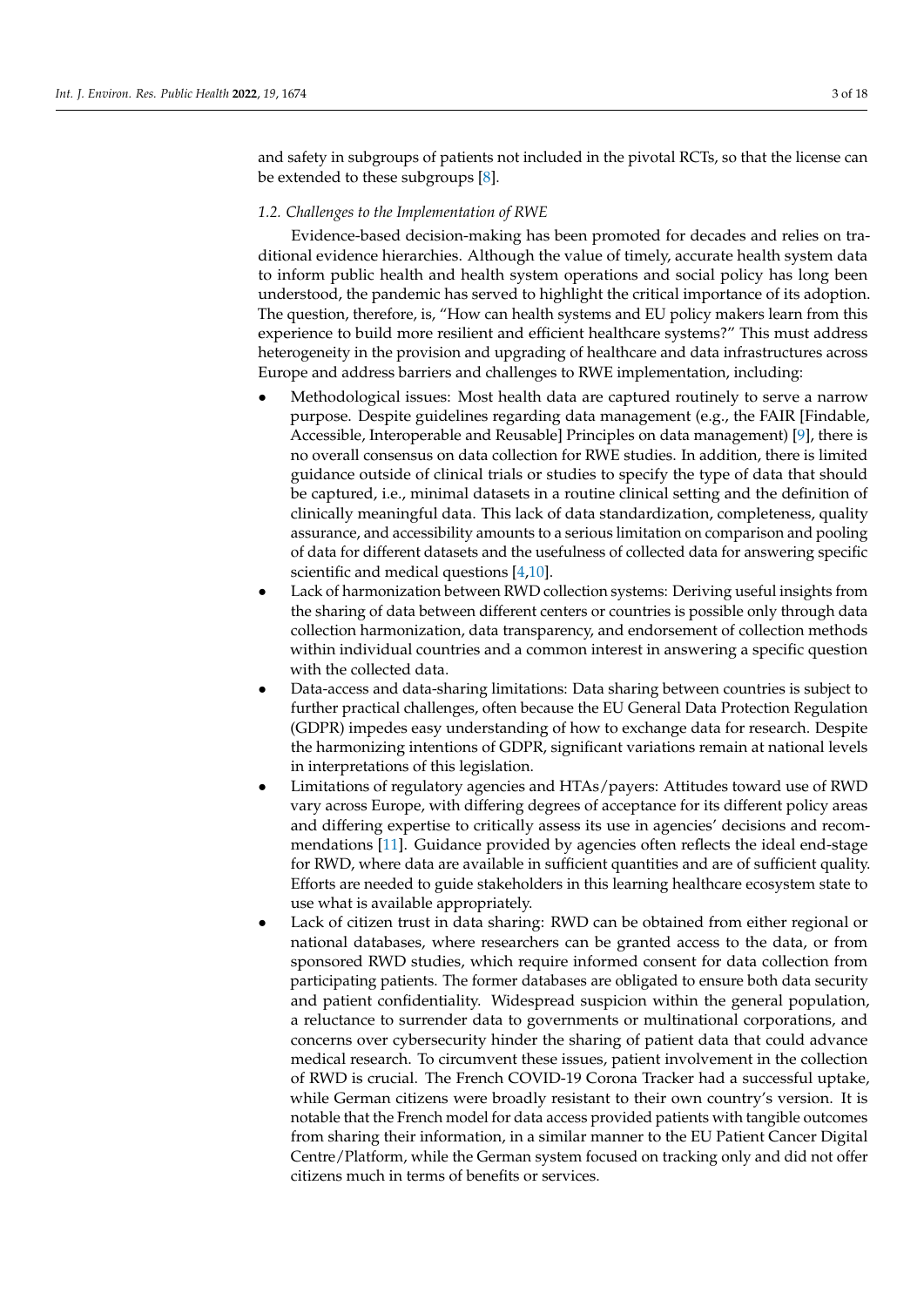In view of these challenges, the European Alliance for Personalised Medicine (EAPM) conducted a series of expert panels to assess the factors that affect public trust and engagement in the implementation of RWE across Europe. Based on these discussions, we aim to provide an overview of key use cases and initiatives that address these barriers and to outline a framework to facilitate implementation of RWE at country-specific and EU-wide levels. Below, we discuss the outcomes of these expert panels; however, we also aim to provide a preliminary review of the challenges and successes associated with establishing a coherent approach to health policy within the EU, since strategic thinking, rather than infrastructure or the software associated with data handling, is the key to incorporating RWE to improve healthcare.

#### *1.3. Coherence in EU Health Policy Making*

Policies to promote a uniform approach to RWD collection methodologies, harmonization of RWD collection systems, data access and sharing, use of RWD by regulatory agencies and HTAs/payers, and RWD security and confidentiality across the EU would greatly improve generation of RWE. However, there are competing views over the extent to which the EU could and should develop a closer engagement with Member States on health policy. Multiple initiatives have been proposed to align health policy across the EU, including a bid by the European Commission to bring coherence to the multiple HTA procedures across its Member States [\[12\]](#page-16-11), the announcement of the creation of the European Health Union (EHU) [\[13\]](#page-16-12), new measures prompted by the COVID-19 pandemic (ranging from strengthening the EMA and the European Centre for Disease Prevention and Control), to the creation of new structures to ensure cross-border coordination. Chronic drug shortages over recent years, resentment over high prices for innovative drugs, and most recently the inconsistent responses to the COVID-19 pandemic have led to admissions on all sides that current arrangements are insufficient to cope with changing healthcare challenges. Unfortunately, key stakeholders do not agree on the best approach to tackling these issues, with discussions regarding demands for additional harmonization of health policies being accompanied by a similarly vocal rejection of centralization of power [\[14\]](#page-16-13).

Health policy was deliberately retained from the outset of the EU as a national competence by Member States and was mentioned in the founding treaties [\[15\]](#page-16-14), although this was mainly to limit freedom of movement of workers or goods. Despite several updates and mentions of health in official EU documents, limitations are clear: "The EU does not define health policies, nor the organization and provision of health services and medical care" [\[16\]](#page-16-15) and its role is "to complement national policies" [\[17\]](#page-16-16). The lack of overall accountability and responsibility for health continues to hinder EU discussions and has impacted the formulation of a coherent policy. Due to the complexity of personalized medicine, policy making decisions that may impact citizen trust or maximize the potential of RWE have proven challenging [\[18\]](#page-16-17). Even for medicines with a more stable framework within the context of the single market, there are difficulties with regulation and EU uncertainties. Thus, ensuring evidence-based innovative medical research is challenging and it is important that it does not limit improvements to healthcare and citizen health. Strategic thinking regarding the current gaps for ensuring trust in the use of citizen data for RWE is required [\[19\]](#page-16-18).

#### **2. Materials and Methods**

The methodology used to assess the factors affecting citizen trust and public engagement in RWE implementation is shown in Figure [1.](#page-4-0) Briefly, initial literature-based research was carried out to develop a framework to contextualize the issues relating to RWE, citizen trust, and public engagement within known barriers of access to personalized medicine. A literature review was performed using PubMed, Web of Science, and Medline, with search terms focusing on (synonyms of): 'barriers', 'personalized (medicine)', 'NGS', 'treatment', 'Europe', 'patient', 'ethics', 'early diagnosis', 'clinical', 'public health', 'regulatory', 'legislation', 'trust', 'citizen engagement', and 'governance'. A total of 1343 English-language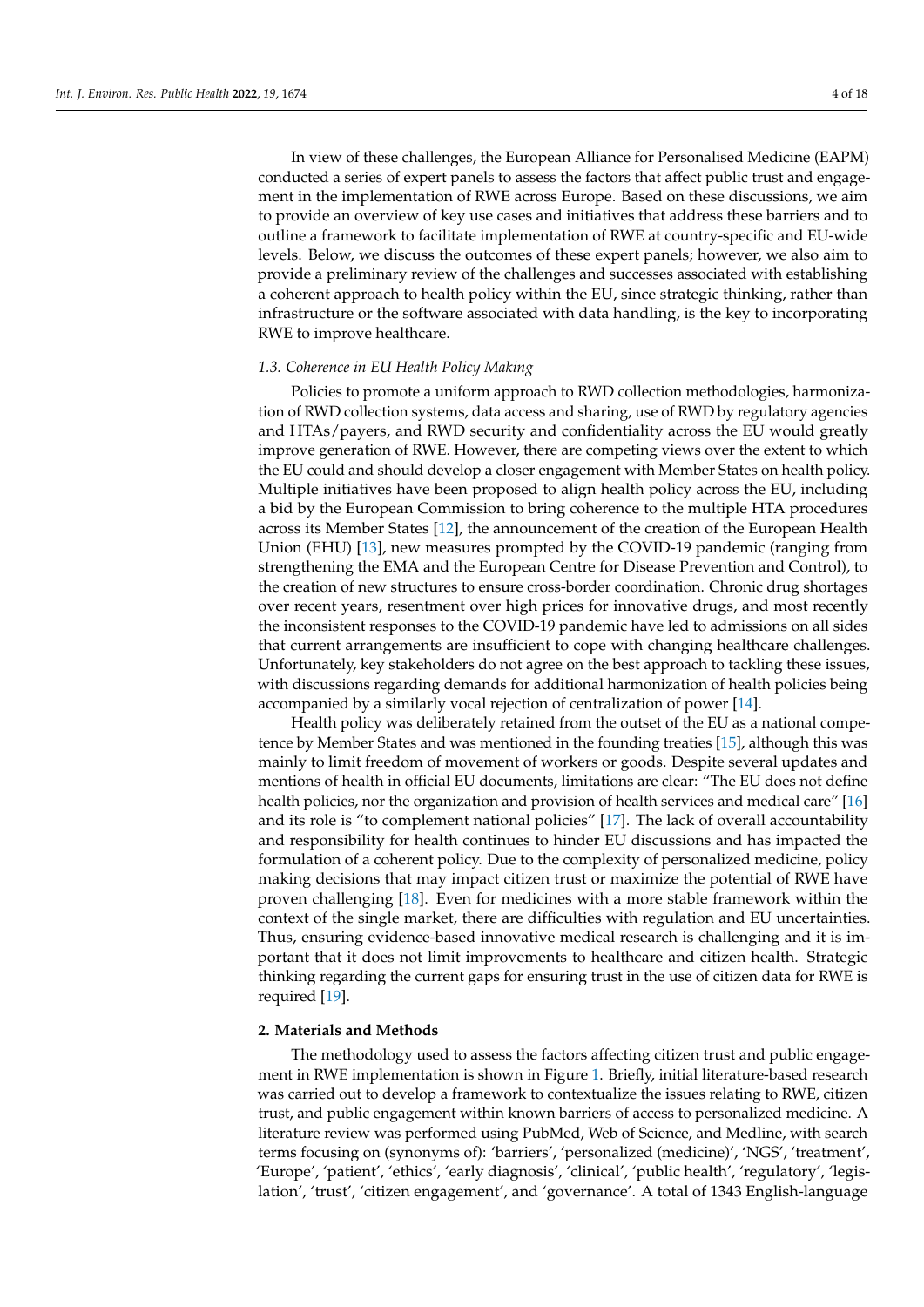abstracts published between January 2015 and December 2021 were identified across all search engines. Searches restricted to publications from any EU country, or the UK, were also performed; however, these searches identified few records. Review of the results from search terms with large numbers of records resulted in 483 identified publications, which were screened for relevance by reading the title and abstract. Removal of duplicate records within and between search engines resulted in 73 remaining publications, which predominantly included articles related to 'barriers' and 'personalized medicine'. These publications were used to identify current domains relevant to RWD for discussion in the expert panels. Two sets of expert panels involving participants who were selected to provide insight based on their expertise in medical, economic, patient, industry, or governmental (such as value access bodies) areas were held to discuss key areas of interest. The first set of expert panels were held on 27, 28, and 30 April 2021, with the second set held on 8–11 June 2021. The expert panels were carried out in three sessions (2.5 h each) over the course of 2 weeks, all following the same format and chaired by Denis Horgan, Executive Director of the EAPM. The panels included a mix of experts from different specialties involved with RWE generation (16 clinical specialists, three industry representatives, two representatives from patient organizations, two HTA body members, two health economists, one independent patient advocate, and one EAPM member) from 14 countries (Belgium, Bulgaria, Croatia, Finland, France, Germany, Italy, Lithuania, the Netherlands, Portugal, Spain, Sweden, Switzerland, and the UK). Participants were asked to provide input based on their own experiences and individual case studies were discussed to highlight areas where policy could be developed. The participant list and format for both series of expert panels were similar, although fewer participants attended the second set of panel discussions, based on experts' ability to contribute substantially. Summary minutes were generated from each panel, and these were used to identify common themes and factors affecting citizen trust and public engagement in RWE across Europe. Based on the expert panel discussions, recommendations for best practice implementation were generated. Key case studies deemed to be the most relevant and supportive of these recommendations, in accordance with the outputs from the expert panels, are discussed.

<span id="page-4-0"></span>

**Figure 1.** Methodology used to assess the factors affecting citizen trust and public engagement relating to the generation and use of RWE in healthcare. EAPM, European Alliance for Personalised Medicine; HTA, health technology assessment; RWD, real-world data; RWE, real-world evidence.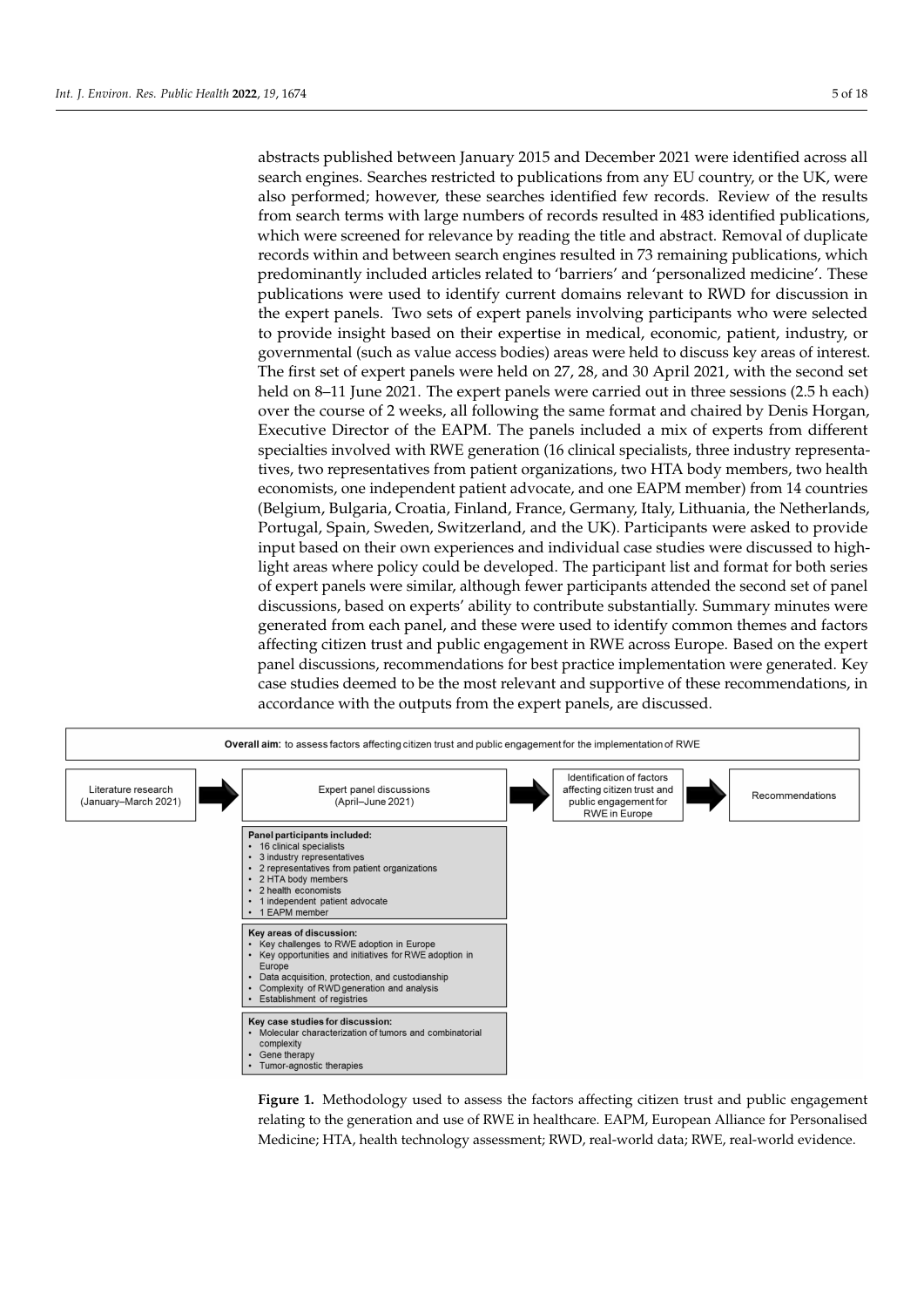# **3. Results**

Although there was diverse discussion on RWE, citizen trust, and public engagement in the publications identified by the literature review, all publications highlighted the importance and interconnectivity of these issues. Many publications concluded that barriers related to citizen trust and public engagement in personalized medicine could be overcome as more data demonstrating its success become available. The uptake of personalized medicine is considered complex in that it requires a change not only in clinical practice, but also in the types of information required (i.e., the characteristics of the additional data and the information delivery that healthcare professionals and citizens would need to employ). Introduction of new instruments to personalize healthcare was not typically considered a complexity, as healthcare professionals and patients have a history of trying to individualize their treatment. Therefore, citizen trust and public engagement were deemed to be the most crucial issues. Striving for increased citizen trust and public engagement may therefore lead to better individual patient outcomes, resulting in improvements in the quality of healthcare, and a decrease in healthcare costs. To realize these benefits, the progression from early diagnosis to treatment and survivorship needs to overcome scientific (e.g., evidence and methodology), operational (e.g., regulations and information delivery), and economic (e.g., reimbursement and incentives) barriers. Personalized medicine will require changes in healthcare infrastructure, diagnostic models, and reimbursement policies.

Detailed results from the expert panels can be found in the "Discussion" section; however, the overarching principles from the expert panel discussions can be summarized as follows:

The guidelines on which clinical decisions are made are generally based around evidence from RCTs or meta-analyses of RCT data. Incorporation of RWE within clinical guidelines is a fundamental challenge that once addressed will provide a broader evidence base to support clinical decision-making. A separate issue is that lack of physical access to the appropriate guidelines within the consultation room or other clinical settings limits the use of evidence (real-world or otherwise) in clinical decisions. A solution to this could be to incorporate clinical guidelines into electronic health record systems so that the information can be delivered to clinicians in a context that is sensitive to individual patients. Both of these factors mean that, in reality, RWE—despite its advantages—rarely informs patient diagnosis or treatment choice. Availability of RWE for incorporation into clinical guidelines is impeded by a chain of related factors: insufficient access to data often resulting from disparate national arrangements for its collection and transmission and by lack of public conviction on the adequacy of those arrangements. These gaps are compounded by a lack of infrastructure and governance, and the absence of agreed methodologies for RWE assessment.

Analysis by the expert panel divided the challenge into four specific areas (Table [1\)](#page-6-0): (1) promoting better access to data—a process that requires both personal data security and confidentiality—to be in a better position to generate RWE; (2) establishing a framework for generating RWE so that the methodology can be used to analyze data and create the evidence required to promote trust in RWE; (3) embedding RWE into decision-making, within and across borders; and (4) enabling patients and other members of the public to contribute to the decision-making based on access to their data. However, each of these aspects contain its own layers of responsibility.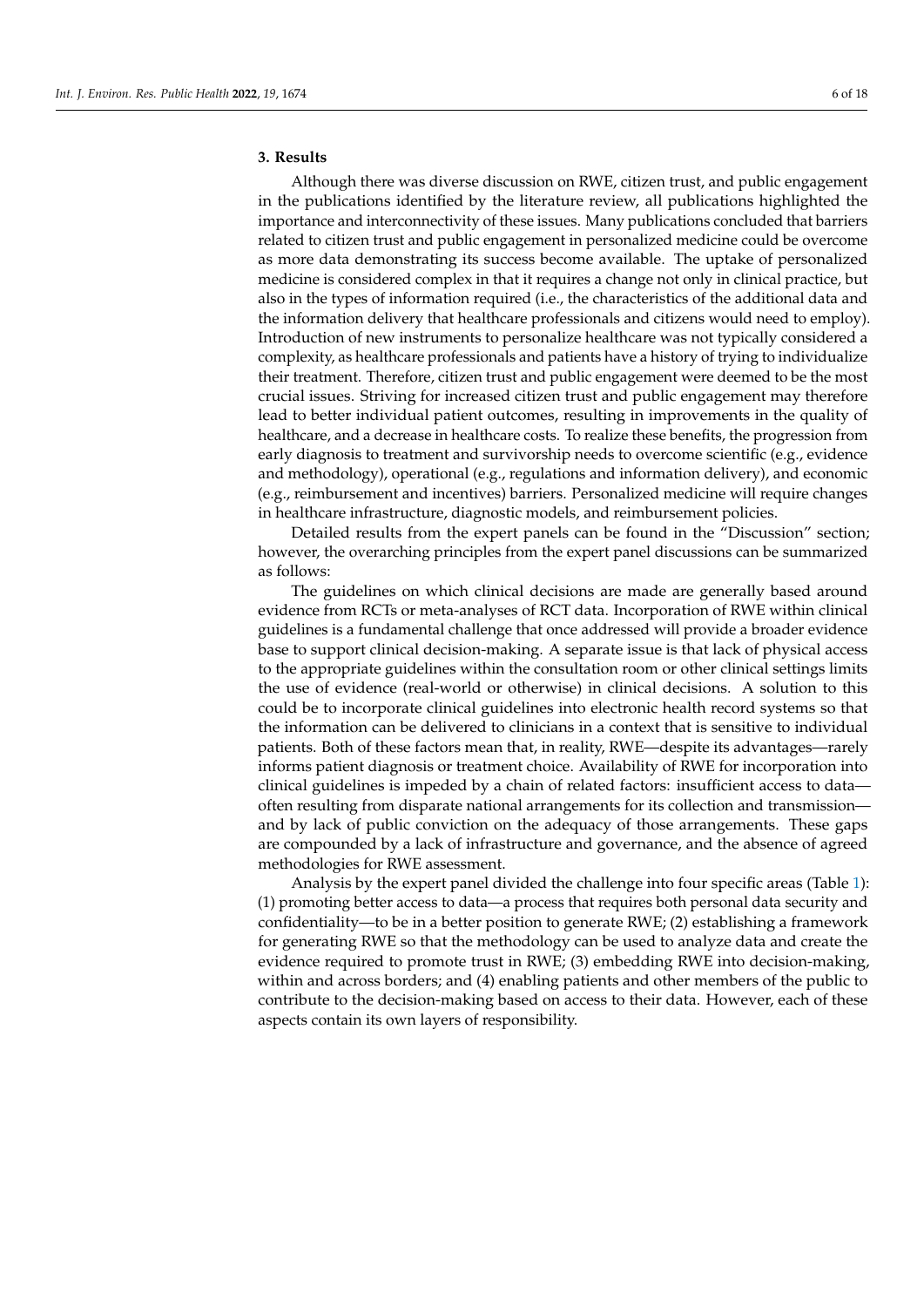| #              | Framework          | <b>Public Trust and Access to Data</b>                                                                                                                                                                                                                                                                                         | <b>Evidence Framework</b>                                                                                                                                                                                                                                                    | <b>Cross-Border Governance</b><br><b>Framework to Facilitate RWE</b><br>Decision-Making                                                                                                                                                                        | Citizens-Improvements in<br><b>Healthcare Decisions</b>                                                                                                                                                                                  |
|----------------|--------------------|--------------------------------------------------------------------------------------------------------------------------------------------------------------------------------------------------------------------------------------------------------------------------------------------------------------------------------|------------------------------------------------------------------------------------------------------------------------------------------------------------------------------------------------------------------------------------------------------------------------------|----------------------------------------------------------------------------------------------------------------------------------------------------------------------------------------------------------------------------------------------------------------|------------------------------------------------------------------------------------------------------------------------------------------------------------------------------------------------------------------------------------------|
| 5              | Optimal            | Transnational access to RWE<br>according to applicable regulations<br>and best practice guidance                                                                                                                                                                                                                               | Alignment of evidence needs to<br>incentivize and ensure investment for<br>innovative healthcare that can be<br>delivered on a global scale and at a<br>reduced cost for healthcare systems                                                                                  | Early dialogue with regulators,<br>payers, and insurers, ad hoc<br>infrastructure, guidelines, common<br>global standards                                                                                                                                      | Evidence exists to ensure rational<br>allocation of resources for health<br>and well-being; thus, improving<br>healthcare system efficiencies                                                                                            |
| $\overline{4}$ | European           | Governance framework for<br>transnational protected access to<br>quality-controlled data allows for<br>evidence to be developed and<br>accepted according to the applicable<br>regulations and requirements across<br><b>EU</b> and Member States. Governance<br>framework is aligned with regulator<br>and payer requirements | A mechanism to communicate on the<br>use of RWE to increase public trust<br>with studies; showing how its use<br>supports clinical and reimbursement<br>decisions and promotes innovation<br>across the EU. This would allow<br>improved use of RWE in healthcare<br>systems | A framework for RWE utilization<br>agreed through an EU health<br>governance framework that<br>follows common standards and<br>evidence requirements to facilitate<br>decision-making and prioritization<br>of evidence challenges by<br>regulators and payers | Better prevention, diagnostic,<br>and treatment decisions across<br>the EU. Improvements in patient<br>and citizen OoL. Healthcare<br>actors, patients, and citizens call<br>for framework utilization to<br>support the best use of RWE |
| 3              | National           | Alignment with EU regulations and<br>prioritization of evidence challenges<br>across Member States. Early<br>dialogue with regulators/payers                                                                                                                                                                                   | Data from national clinical centers and<br>research institutions are accessible for<br><b>RWE</b> decision makers                                                                                                                                                            | Governance framework that<br>facilitates the federation of national<br>infrastructure to enable collection,<br>use, and interpretation of data for<br>clinical and reimbursement<br>decisions                                                                  | Patients and citizens benefit from<br>RWE being shared at the national<br>level and there is a standard for<br>evidence alignment                                                                                                        |
| $\overline{2}$ | Regional<br>/Local | Alignment with national regulations<br>and inter-regional sharing of data<br>for RWE                                                                                                                                                                                                                                           | Data from federated regional clinical<br>centers and research institutions are<br>accessible for RWE decision makers                                                                                                                                                         | Regional infrastructure to reuse<br>genomics and health data for RWE<br>decision-making is lacking                                                                                                                                                             | Patients and citizens benefit from<br>RWE being shared and utilized at<br>the regional level                                                                                                                                             |
|                | Elementary stage   | Lack of alignment with regulation<br>that prevents use of RWD or RWE.<br>Lack of citizen trust leading to the<br>absence of a system for RWE                                                                                                                                                                                   | Lack of methodology for an evidence<br>framework to assess RWE. No agreed<br>endpoints                                                                                                                                                                                       | No national infrastructure or<br>governance available for adoption<br>of RWE. No early dialogue<br>between regulators and payers                                                                                                                               | No evidence is taken into<br>consideration during patient<br>diagnosis or treatment<br>decision-making                                                                                                                                   |

Table 1. Maturity level model to address key issues affecting citizen trust and public engagement relating to the generation and use of RWE in healthcare.

<span id="page-6-0"></span>EU, European Union; QoL, quality of life; RWD, real-world data; RWE, real-world evidence.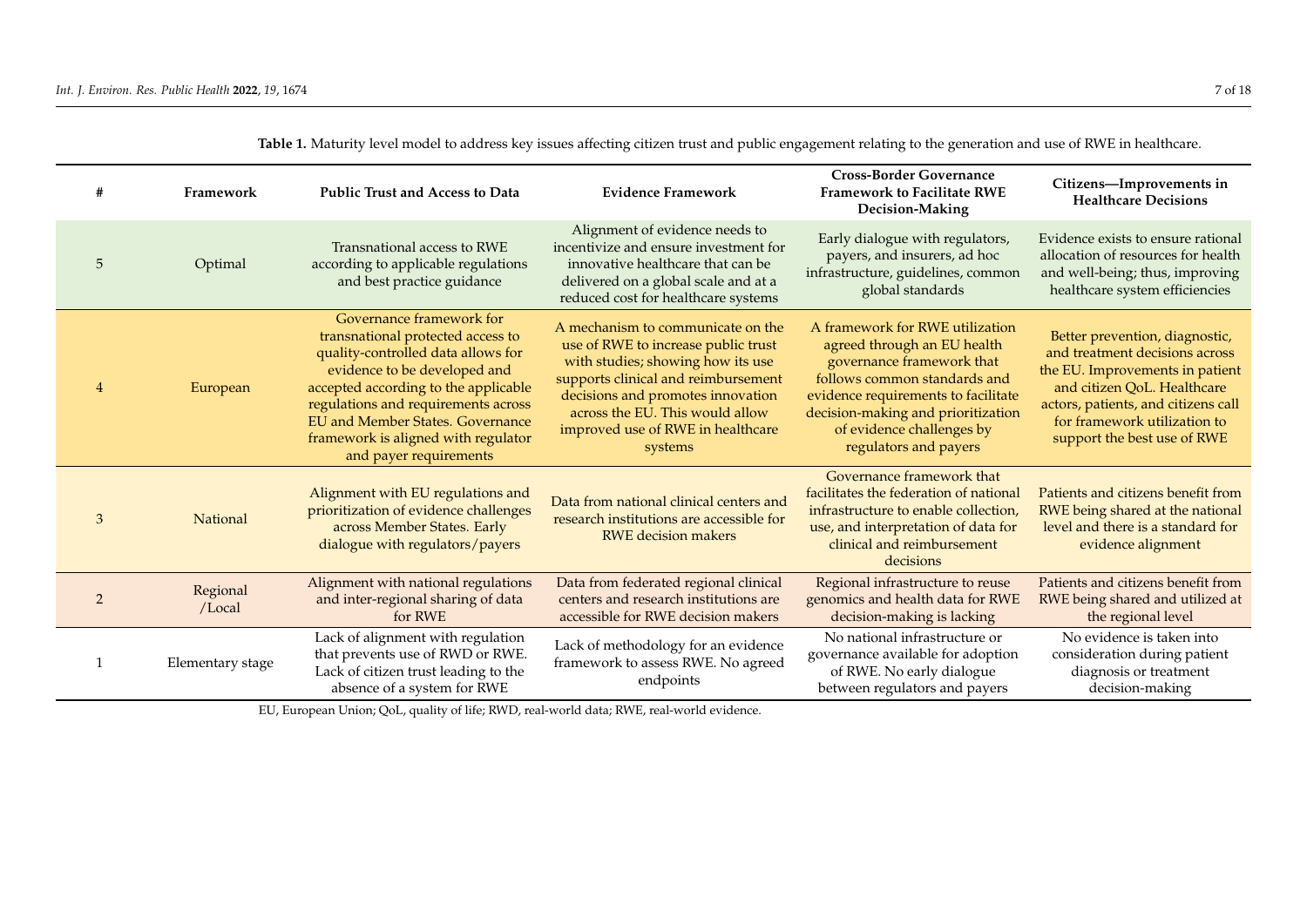# *3.1. Public Trust and Access to Data*

The optimal framework would aim to provide transnational access to (and public trust in) RWE. That, however, would be dependent upon an EU-level governance framework for evidence to be developed and accepted, in a way that can be endorsed by EU regulators, policy makers at the Member State level, and payers. This, in turn, is only possible when national arrangements are also aligned with EU regulations and where early dialogue with regulators and payers is based upon consistent prioritization of evidence challenges. To effect full coherence, regional and local rules would also have to accord with national regulations, with agreements on inter-regional sharing of data.

#### *3.2. Evidence Framework*

An optimal evidence framework ultimately depends upon an agreed methodology, approved endpoints, adaptability to enable growth into new and evolving areas, and commitment for decision makers to assess RWE, employing data from clinical centers and research institutions that are federated at the regional level and subsequently organized at the national level. At the European level, when gathering information on national experiences, methods, and citizens' involvement, this would provide a mechanism for the use of RWE that is trusted by the medical community and the public as well as guidance for evidence generators regarding the standards (e.g., disease stage, outcome measures, target population, and data-sharing requirements) required for RWD-enabled decision-making, while at the same time supporting clinical and reimbursement decisions and promoting innovation. It would also require demonstration of global improvement of healthcare and reduced costs.

#### *3.3. Cross-Border Governance Framework to Facilitate RWE Decision-Making*

Similarly, a cross-border governance framework to facilitate RWE decision-making presupposes early dialogue with regulators and payers, as well as established infrastructure, guidelines, and common global standards. The only feasible mechanism to attain this goal is an EU health governance agreement on common standards and evidence requirements for clinical and reimbursement decisions. The primacy of Member States' sovereignty over such matters requires an upstream federation of national infrastructure to enable collection, use, and interpretation of data for these decisions. This is again reliant on regional infrastructure to reuse genomics and health data for RWE decision-making and on functioning national infrastructures or governance for adoption of RWE and for promoting understanding of its role among healthcare authorities.

#### *3.4. Citizens—Improvements in Healthcare Decisions*

From the perspective of citizens as the end users of healthcare, quality of life should improve where evidence ensures rational allocation of resources for prevention, early diagnosis, and improved healthcare system efficiencies. This would represent a major advance on the current situation, where RWE is still rarely taken into consideration. At local and regional levels, patients and citizens would benefit from the utilization and sharing of RWE, particularly if standards are agreed for evidence alignment so that data are shared at the national level. In that scenario, there is an incentive for healthcare actors, patients, and citizens across the EU to enthusiastically endorse use of a shared evidence framework for RWE to secure better prevention, diagnostic, and treatment decisions.

To a greater or lesser extent, the expert panels concluded that the conditions outlined in these distinct layers of responsibility are currently absent or lacking visible efficiency. Focused energies need to be directed at the disconnects to incorporate the potential of RWD and RWE into European care.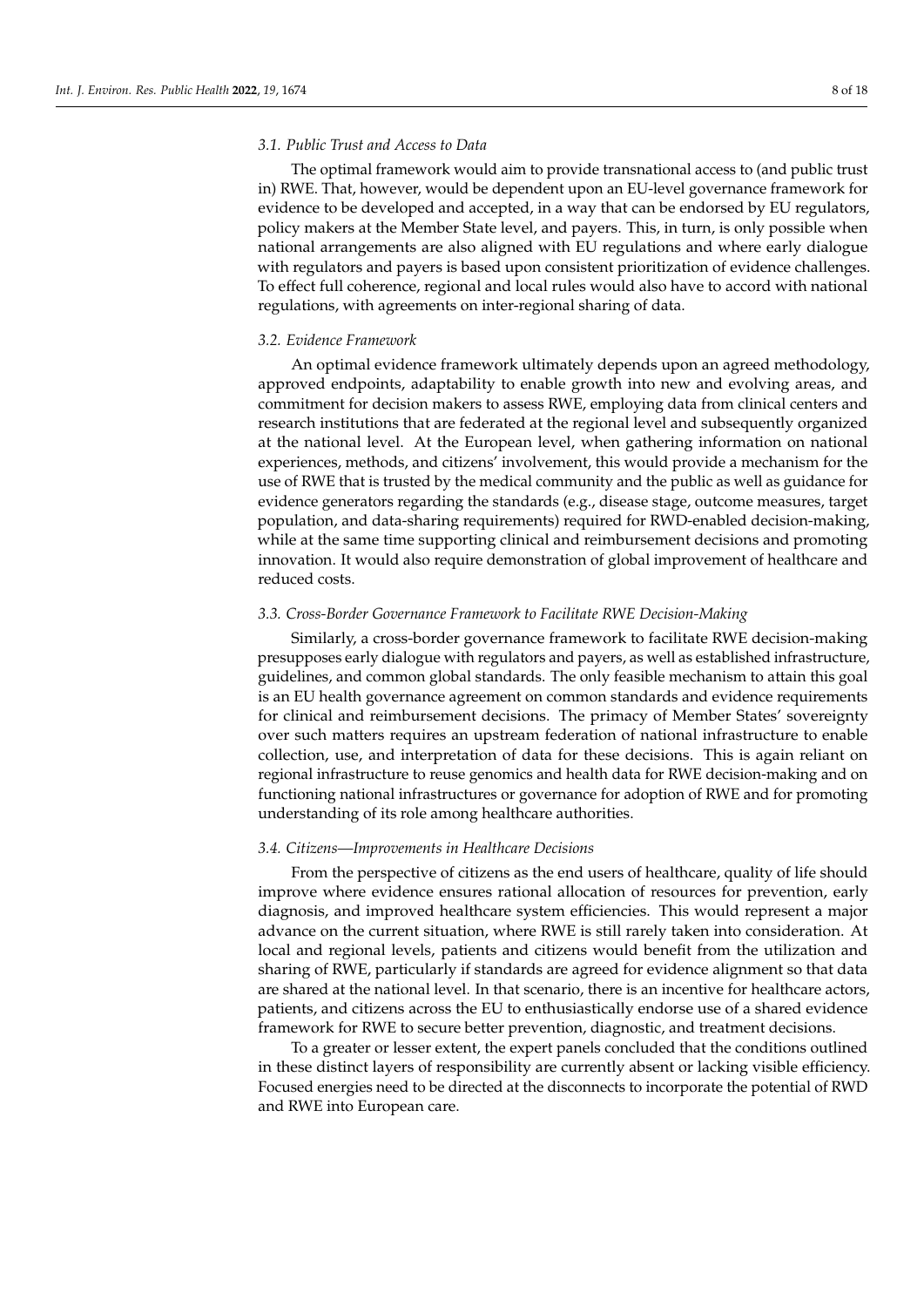# **4. Discussion**

# *4.1. Health Policy within the EU*

Across Europe, the European Commission aims to support the protection and improvement of citizen health and seeks to support healthcare systems through legislation, financial support, best-practice facilitation and sharing, and activities promoting health [\[20\]](#page-16-19). The current priorities for the European Commission include several initiatives: building a strong EHU, protecting citizen health, providing support for tackling future health crises, and improving healthcare system resilience [\[21\]](#page-16-20). As indicated above, the scope of the actions that might be taken under this initiative remain under question, due to divergent views within the EU institutions responsible for legislation.

A common European Health Data Space (EHDS) could support access to different types of health data, with the aim of supporting healthcare delivery, research and policy making [\[22\]](#page-16-21). Specifically, this data system is intended to support Member States with data governance and data exchange, data quality, and infrastructure and interoperability [\[22\]](#page-16-21). Although proposals are expected, the European Commission has already indicated that data protection will have a high priority within its provisions. This could assist efforts to establish citizen trust and consequently the mobilization of the real-world patient data for RWE. However, the provisions on data governance—which will largely influence data sharing—are in a more advanced stage of preparation, with the European Parliament aiming to adopt its position on the proposals during the summer of 2021. In parallel, several Member States are registering complaints about what they regard as excessive privacy safeguards, such as the requirement for repeat users to continually assess the risk of re-identification. For access to health data to inspire trust and be efficient, it is vital that the data governance provisions do not restrict options for the EHDS and provide adapted options depending on the type of RWD needing to be shared.

The importance of artificial intelligence (AI) for the processing of the big data underlying RWD—and of the trustworthy use of RWD to train AI—confers particular significance on discussions regarding RWE, which are still at an early stage in Europe. However, until RWD sets contain sufficiently large amounts of data, including biomarker and genomic data (which at present are quite rare) it is unclear what value AI would have and how it would be used. Promoting AI quality and safety standards while creating an ethical framework is another European Commission priority and health is one of the areas that has been highlighted since building a legislative framework began. The AI Act is now being carried through the EU's legislative process and has triggered strong feelings and heated discussion regarding how best to protect privacy. Notably, a major concern with AI has been in relation to facial recognition applications and this has dominated the political narrative and has skewed discussions around the sharing of public health data. The success of AI relies on the availability of high-quality data for analysis; therefore, equal attention should be given to providing guidance on the issues that affect the quality of RWD that are outlined above.

The Pharmaceutical Strategy for Europe (adopted as a concept on 25 November 2020) aims to ensure access to affordable medicines, to support the development of competitive, innovative, and sustainable medicines, to ensure preparedness and response to health crises, and to promote quality, efficacy, and safety [\[21](#page-16-20)[,23\]](#page-17-0). It is a patient-centered strategy that will be a key pillar of the European Commission's aim to build a stronger EHU and will contribute to the implementation of other key action plans, e.g., the European strategy for data and the creation of the EHDS [\[21\]](#page-16-20). The specific rule changes envisaged under this strategy will not appear until later in 2022, and will cover issues as diverse as research incentives and obligations for the marketing of medicines. The wide scope of this measure aiming to satisfy a number of overlapping and occasionally competing objectives, such as promoting innovation while ensuring access to medicines—carries the risk that without close attention from stakeholders it could result in lack of coherence in policy making. Here, also, the objectives would benefit from cross-EU and national–regional RWE.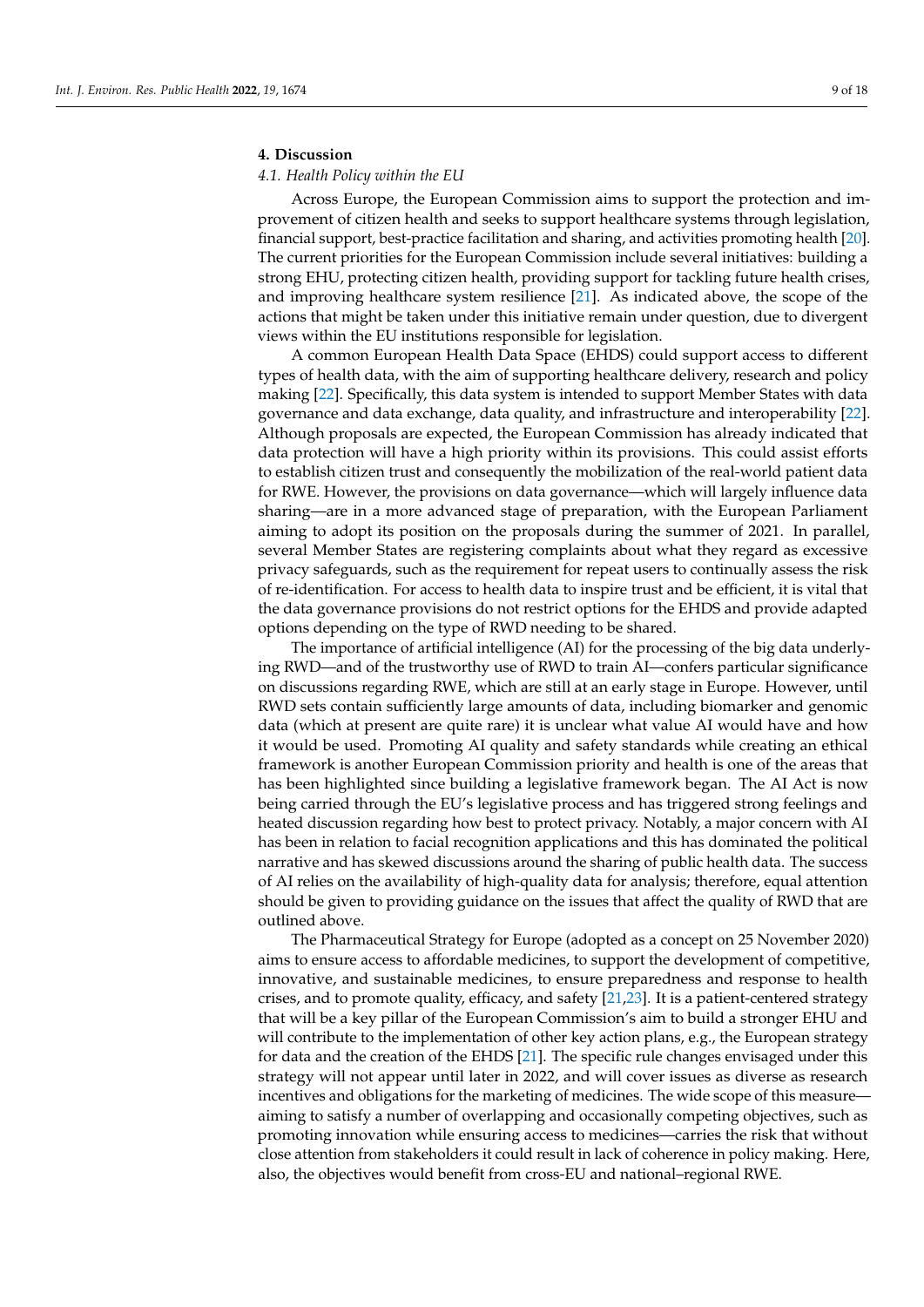The EU Cancer Mission is part of the Horizon Europe framework that aims to set common goals to tackle the burden of cancer across Europe [\[22\]](#page-16-21). With similar goals, the Europe's Beating Cancer Plan aims to update the previous European action plan against cancer, taking into consideration the progress that has been made in cancer treatment over the last three decades and the EU Cancer Mission's recommendations [\[20\]](#page-16-19). The plan outlines the actions that will support Member States' responsibilities in healthcare and adds value for prevention, early detection, diagnosis and treatment, and improvement in quality of life for patients with cancer  $[20]$ . The need for data sharing and RWE has been stressed by all stakeholders. It is planned as another pillar of the EHU and could provide substantial financial support to Member States (potentially €4 billion) [\[20\]](#page-16-19).

The Million European Genomes Alliance (MEGA) program—launched in 2018 and now the EU 1+ Million Genomes Initiative [\[19,](#page-16-18)[20,](#page-16-19)[24\]](#page-17-1)—is a parallel initiative from health sector stakeholder groups across 22 EU countries, as well as the UK and Norway. It provides a potentially impactful model for building collaborations to share data, while at the same time inspiring trust among data owners as to how their data might be used. However, with the notable exception of this initiative—which should reach a goal of at least 1 million sequenced genomes accessible in the EU this year—the near future will tell how the genomes are shared and shown to provide RWE. As the European Commission stated in 2018: "It is paramount to agree on technical specifications for access and exchange of health data for research and public health purposes, addressing, for example, health data collection, storage, compression, processing, and access across the EU" [\[25\]](#page-17-2).

These priorities underscore persisting disparities in the sharing of RWD across Europe. Some of these result from non-alignment between the multiple current EU initiatives outlined above. Others are more specifically linked to the inherent data infrastructure aggravated when RWD is considered. Differences in the way RWD are collected within countries may pose problems, e.g., the Italian healthcare system is divided into 20 regions and it can be difficult to implement consistent practices nationwide due to differences in standards/technology, etc. While GDPR provides a solid foundation of trust in the use of RWD in Europe, individual Member States have diverging interpretations—and therefore legislations and governance models—that could impact cross-country data sharing. Smaller countries, e.g., Bulgaria and Malta, may not be able to collect data using the same approach as larger countries due to a lack of opportunity, infrastructure, or capacity.

There is often a lack of transparency and consistency regarding the level of data that different stakeholders and regulatory authorities require. Resistance to RWD by European regulatory bodies is common, even when the same data are recognized by the US Food and Drug Administration (FDA). In Europe, data from traditional clinical trials are often expected to be available after the end of the clinical trial, including RWD. However, valuable data from EU-funded projects are at risk of not being collected because support often lacks vision of how to continue after the expiration of grant funding. They also suffer from duplication of effort, with different institutions or even different countries performing studies to answer the same scientific or medical questions.

As a result of the COVID-19 pandemic, the public is beginning to observe more tangible outputs from the RWD that they have contributed. This should be leveraged to improve public engagement in RWD collection. Public engagement around the use of their RWD could also become a more deliberate process through mission groups. Lessons from the COVID-19 pandemic could further be used to develop similar data collection systems for other diseases—such as cancer—to promote collection of real-time data outside of crisis situations like infectious diseases, and to provide examples of how national laws can be overcome to allow cross-border collaboration.

#### *4.2. Recent and Upcoming Changes and Valuable Initiatives to Support RWE across Europe*

A model to facilitate implementation of RWE at both country-specific and EU-wide levels is shown in Table [1.](#page-6-0) This model outlines frameworks for addressing four key challenges related to RWE uptake. Several initiatives—which already exist or are in development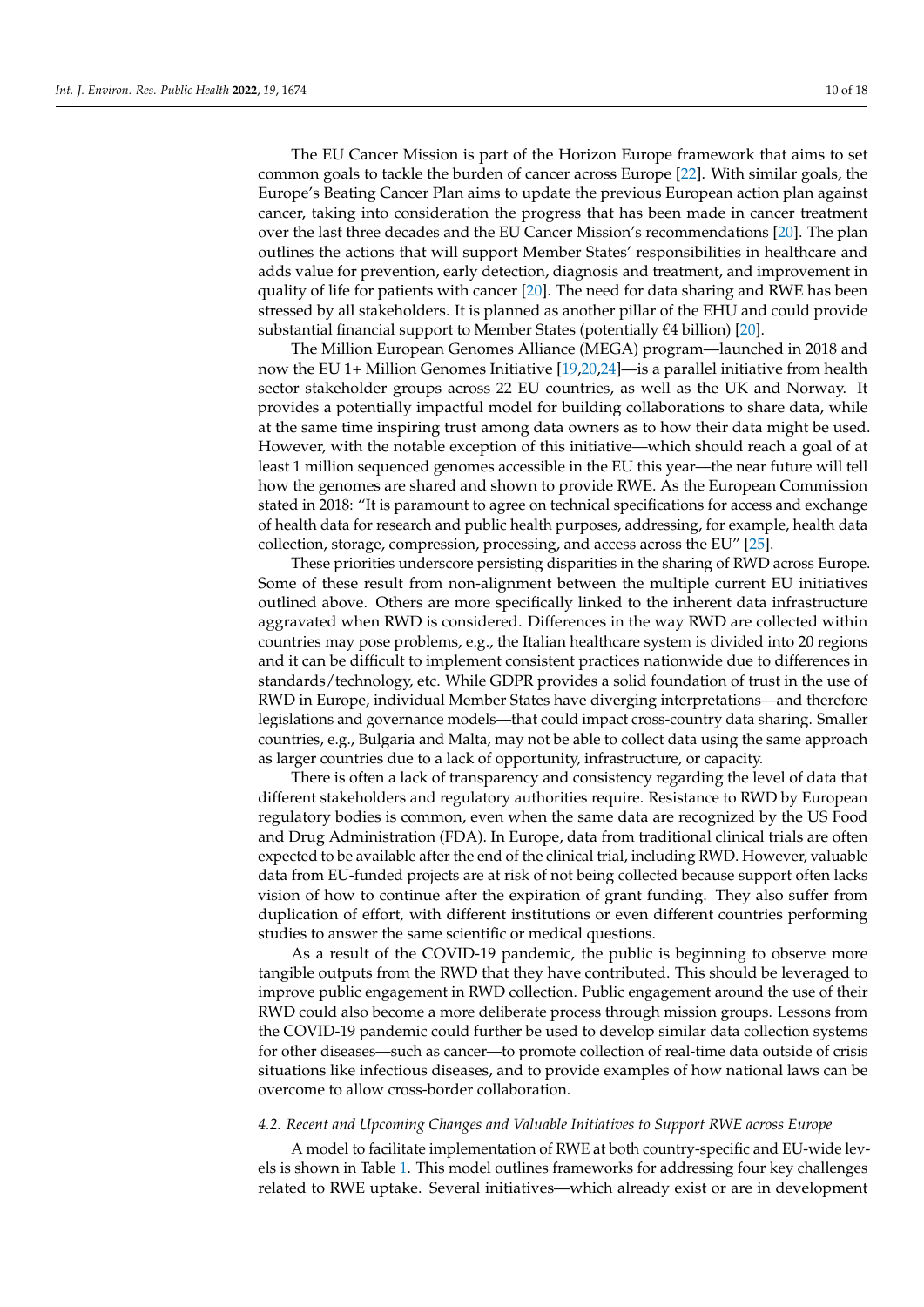across Europe (Table [2\)](#page-12-0)—aim to support implementation of RWE and can offer valuable insights into best practice that could be extrapolated to other settings.

#### 4.2.1. Public Trust and Access to Data

Recommendation: optimization of RWE implementation across Europe and transnational access to RWD in line with all applicable regulations and best practice.

National initiatives to enable access to data—such as Findata [\[26\]](#page-17-3) in Finland—have been relatively successful. Findata is based on Finnish legislation regarding the secondary use of health data (Act on the Secondary Use of Health and Social Data [552/2019]) and is an authority that both provides permits for access to patient-level health data and delivers these data from different controllers to the permit holder [\[26\]](#page-17-3).

At the European level—although there are numerous practical challenges associated with data sharing between countries—international data sharing is possible; as demonstrated by the Electronic Cross-Border Health Services [\[27\]](#page-17-4). This initiative from the European Commission already facilitates exchange of health data in the form of translated patient summaries and allows e-prescriptions to be filled between a select few European countries [\[27\]](#page-17-4). The aim is to implement this service across 25 EU countries by 2025 and to expand the patient data available to include medical images, laboratory results, and hospital discharge reports, and eventually full patient health records [\[27\]](#page-17-4).

Transnational access to RWD is particularly important in the field of rare diseases where pan-European data access can help to solve challenges surrounding small population sizes and lack of power in clinical trials. Similarly, in oncology where the evolution of molecular tumor characterization has resulted in cancers originating from the same organ no longer being considered one single disease, similar principles to those used for studies of rare diseases can also be applied to molecularly defined subpopulations of patients with cancer.

Ensuring that data access is regulated and in line with best practice is essential for ascertaining citizen trust in cross-border data sharing. Despite the interest and growing understanding from patients on the use of their data to advance medical research, they may still have concerns over data security and ownership, and suspicion around sharing their data with governments or entities that appear to have their own vested interests.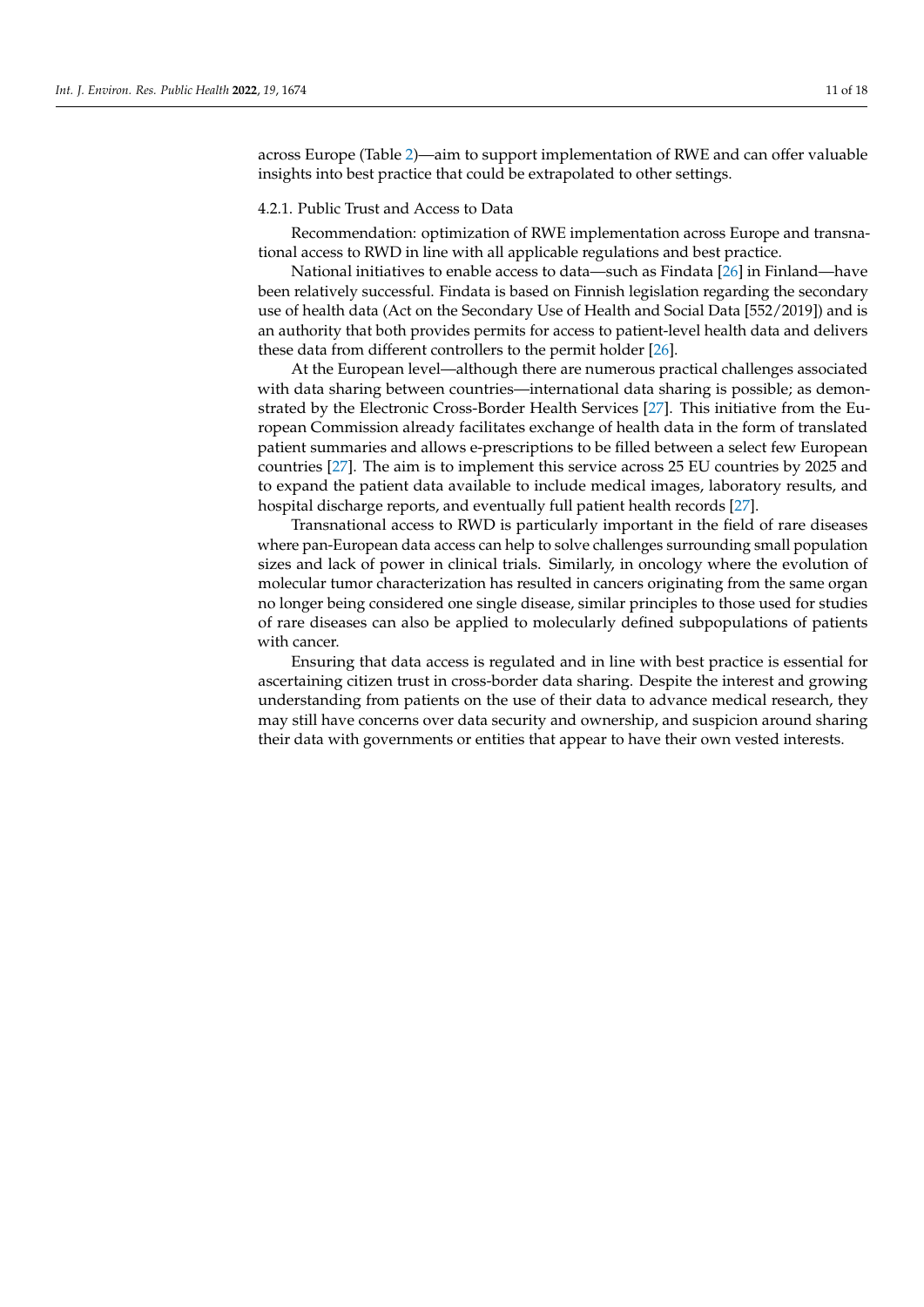| Initiative                                                         | Country                                                                                                                                        | Description                                                                                                                                                                                                                                                                                                                                                                                                                     |  |  |  |  |
|--------------------------------------------------------------------|------------------------------------------------------------------------------------------------------------------------------------------------|---------------------------------------------------------------------------------------------------------------------------------------------------------------------------------------------------------------------------------------------------------------------------------------------------------------------------------------------------------------------------------------------------------------------------------|--|--|--|--|
| <b>Data Collection</b>                                             |                                                                                                                                                |                                                                                                                                                                                                                                                                                                                                                                                                                                 |  |  |  |  |
| European Cancer Patient Digital Centre                             | Europe                                                                                                                                         | Facilitates the uptake of digital technologies to maximize their potential in cancer<br>care $[28]$                                                                                                                                                                                                                                                                                                                             |  |  |  |  |
| <b>RWE4Decisions</b>                                               | Europe                                                                                                                                         | Brings together multiple stakeholders (policy makers, HTAs, payers, regulatory<br>agencies, patient groups, academics, and industry) to decide which types of RWD<br>could be collected for informing decisions by healthcare systems, clinicians, and<br>patients [29]                                                                                                                                                         |  |  |  |  |
| Pan-Cancer Global Registry (industry led)                          | Global                                                                                                                                         | Collection of health data from patients across the world with different cancers                                                                                                                                                                                                                                                                                                                                                 |  |  |  |  |
| <b>Enables Access to Data</b>                                      |                                                                                                                                                |                                                                                                                                                                                                                                                                                                                                                                                                                                 |  |  |  |  |
| Findata                                                            | Finland                                                                                                                                        | Provides permits for access to patient-level data from different controllers and<br>delivers these data to the user $[26]$                                                                                                                                                                                                                                                                                                      |  |  |  |  |
| Health Data Hub                                                    | France                                                                                                                                         | Covers the French National Health Data System (SNDS), which includes all the<br>health data associated with a H-health insurance reimbursement from hospital<br>treatments, doctors' visits, participation in a research cohort, or an<br>epidemiological/practice register [30]                                                                                                                                                |  |  |  |  |
| Electronic Cross-Border Health Services                            | Select European countries but to be implemented<br>across 25 EU countries by 2025 [27]                                                         | Allows sharing of patient summaries to doctors from other EU countries and<br>permits pharmacists to dispense e-prescriptions to patients from other EU<br>countries [27]                                                                                                                                                                                                                                                       |  |  |  |  |
| European Joint Programme on Rare Diseases (EJP RD)                 | 26 EU Member States, UK, Canada, and seven<br>associated countries (Armenia, Georgia, Israel,<br>Norway, Serbia, Switzerland, and Turkey) [31] | Supports research into rare diseases by offering funding, pooling data resources<br>and tools, educating researchers, and accelerating translation of results into<br>effective treatments [31]                                                                                                                                                                                                                                 |  |  |  |  |
| European Health Data Space (EHDS)                                  | EU                                                                                                                                             | One of the priorities of the European Commission 2019-2025 is to promote better<br>access to data from different sources (electronic health records, genomics data,<br>patient registry data, etc.) to support healthcare delivery and for use in research<br>and health policy making. The system will address three main issues: strong data<br>governance, data quality and interoperability, and strong infrastructure [32] |  |  |  |  |
| Data Use/Evidence Generation                                       |                                                                                                                                                |                                                                                                                                                                                                                                                                                                                                                                                                                                 |  |  |  |  |
| FinnGen                                                            | Finland                                                                                                                                        | A study that combines genome information from Finnish biobanks with national<br>healthcare registry data [33]                                                                                                                                                                                                                                                                                                                   |  |  |  |  |
| Drug Rediscovery Protocol (DRUP) study                             | The Netherlands                                                                                                                                | Assesses the efficacy and safety of commercially available, targeted anti-cancer<br>drugs in patients with rare subgroups of cancers with actionable mutations [34]                                                                                                                                                                                                                                                             |  |  |  |  |
| Coverage with evidence development, e.g., the Cancer<br>Drugs Fund | UK                                                                                                                                             | Use of real-world data from interventions and relevant comparators from several<br>sources to assess re-evaluation and funding of anti-cancer therapies [35]                                                                                                                                                                                                                                                                    |  |  |  |  |

# **Table 2.** Initiatives in Europe to address the generation and use of RWE in healthcare.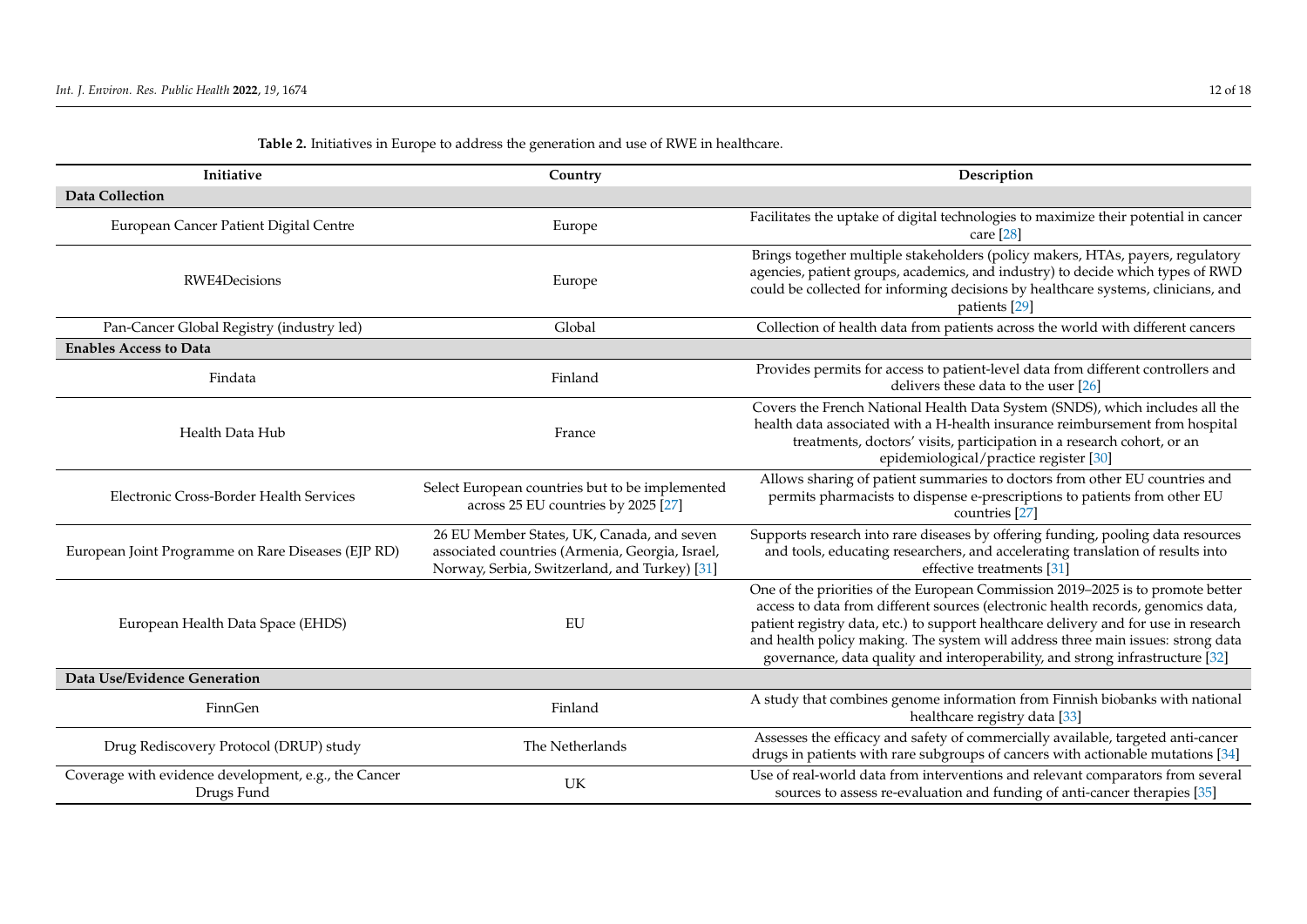|  | Table 2. Cont. |
|--|----------------|
|--|----------------|

| <b>Initiative</b>                                                                         | Country               | Description                                                                                                                                                                                                                                  |  |  |  |
|-------------------------------------------------------------------------------------------|-----------------------|----------------------------------------------------------------------------------------------------------------------------------------------------------------------------------------------------------------------------------------------|--|--|--|
| GetReal Institute                                                                         | Europe                | Facilitates collaboration between RWE stakeholders to help to<br>overcome challenges related to its generation and use, as well<br>as providing a platform to assess and improve RWE quality<br>and provide education on best practices [36] |  |  |  |
| European Initiative to Understand Cancer (UNCAN)                                          | EU                    | Use of Europe-wide data to improve understanding of cancer<br>risk, screening, diagnosis, treatment, quality of life, etc. [37]                                                                                                              |  |  |  |
| Data Collection/Data Use/Evidence Generation                                              |                       |                                                                                                                                                                                                                                              |  |  |  |
| National Health Service (NHS) Digital                                                     | UK                    | Organization responsible for managing and keeping national<br>health data safe, as well as using it to improve understanding<br>of health problems and to improve NHS services [38]                                                          |  |  |  |
| Data Analysis and Real World Interrogation Network<br>(DARWIN) EU                         | EU                    | An EMA initiative, which aims to establish a catalog of<br>high-quality, validated observational data that can be used in<br>non-interventional studies to generate RWE to support<br>regulatory decision-making [39]                        |  |  |  |
| <b>Policy Making</b>                                                                      |                       |                                                                                                                                                                                                                                              |  |  |  |
| German Genomics Initiative (genomDE)                                                      | Germany               | Promotes the introduction of genomic sequencing into routine<br>healthcare for combination with other relevant health data to<br>guide treatment decisions [40]                                                                              |  |  |  |
| Genomic Medicine Sweden (GMS)                                                             | Sweden                | Promotes collaboration between different stakeholders to<br>allow effective utilization of advanced technologies for<br>high-quality genomic testing in routine clinical practice [41]                                                       |  |  |  |
| <b>Engagement/Education</b>                                                               |                       |                                                                                                                                                                                                                                              |  |  |  |
| Innovative Partnership for Action Against Cancer (iPAAC)<br>and Horizon 2020 Joint Action | 24 European countries | Work Package 6-Genomics in Cancer Control and Care: Aims<br>to engage and educate citizens/healthcare<br>professionals/policy makers regarding issues on the use of<br>genomic information in healthcare [42]                                |  |  |  |

<span id="page-12-0"></span>EMA, European Medicines Agency; EU, European Union; RWE, real-world evidence.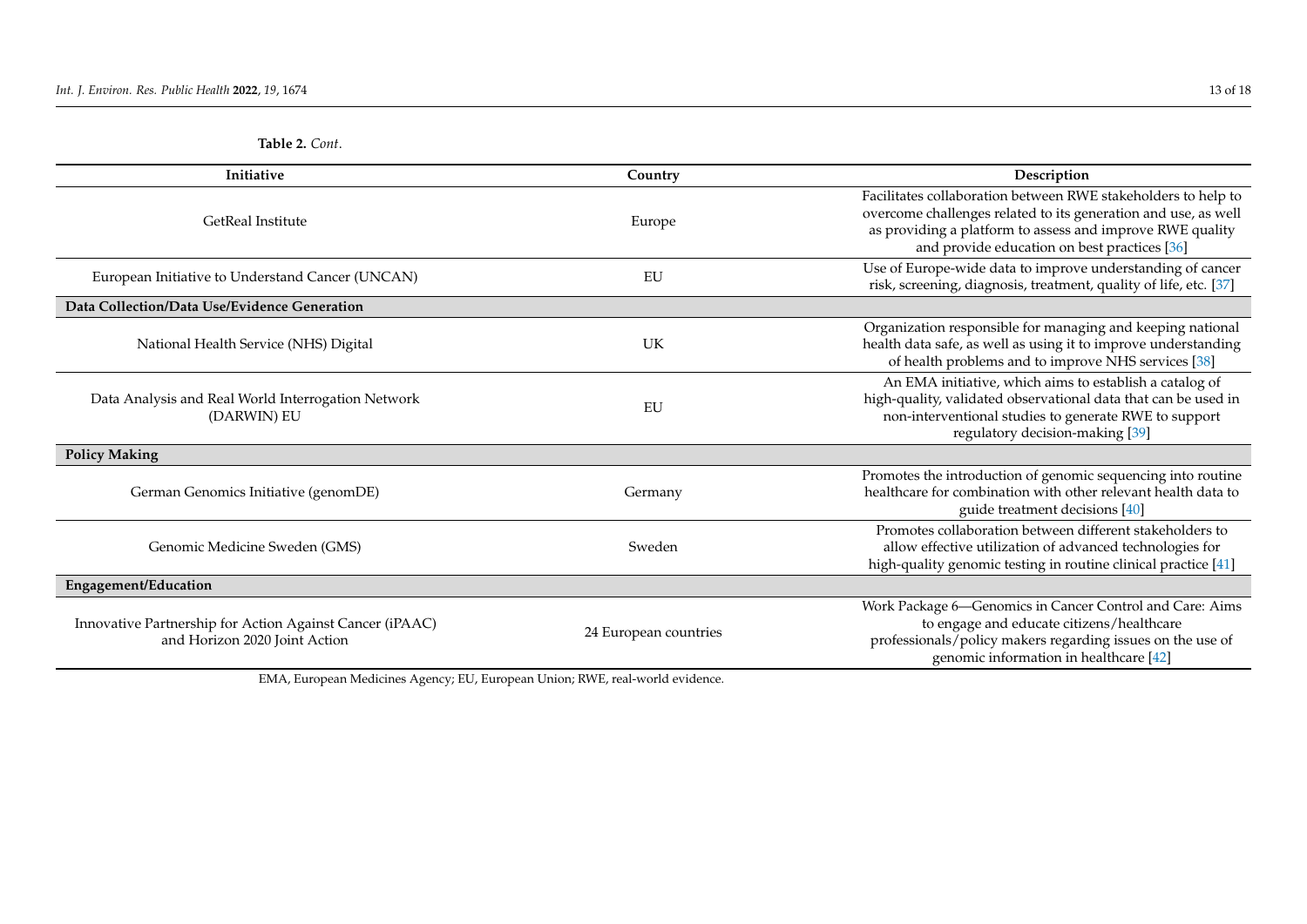Engaging with and educating citizens around the use of health data can help to improve trust in data sharing for these purposes. For example, the Innovative Partnership for Action Against Cancer (iPAAC) Joint Action has an initiative to educate citizens, healthcare professionals, and policy makers about genomic testing in healthcare to increase its uptake in oncology [\[42\]](#page-17-22). Similar methods could be extrapolated for use in educating citizens around the necessity for and return on investment in data sharing.

Any multi-stakeholder healthcare system collaboration should support key actions to establish an agreed vocabulary specific to data to enable a shared understanding in the European Data Space. This could help support healthcare systems to effectively navigate complex data ecosystems beyond the traditional players to other sectors, such as information technology, environment, mobility, and finance sectors, and to establish data literacy for building trust in data overall. Educational programs for carers, highlighting the risks and values of sharing data, could improve the understanding for secure sharing of data and applying individual rights—which are key to a strong, trusted data ecosystem. Such education should extend beyond understanding of individual rights and responsibilities of the value that data sharing provides, to the potential insights and benefits generated through advanced diagnostics, AI, and machine learning. This could be supported by creating ethical frameworks, similar to the EU Guidelines on Ethics in artificial intelligence [\[43\]](#page-17-23).

#### 4.2.2. Evidence Framework

Recommendation: alignment of RWE needs and sharing studies based on effective RWE methodologies across different countries to allow for incentivization.

Alignment of RWE needs would also ensure that investment for innovative healthcare is delivered on a global scale, with the potential to reduce costs for healthcare systems. Initiatives such as the German Genomics Initiative (genomDE) [\[40\]](#page-17-24) and Genomic Medicine Sweden (GMS) [\[41\]](#page-17-25) are involved in promoting the introduction of genomic testing into routine clinical practice in their respective countries as a method for improving prevention, diagnosis, and treatment of diseases. Implementation of similar initiatives in other countries would greatly increase the level of genomic testing and improve our understanding of the genetic associations of various diseases.

Germany also has an advanced framework for the assessment of Digital Health Applications (DiGA) designed to promote healthy lifestyles and for the detection or treatment of diseases [\[44\]](#page-17-26). The Federal Institute for Drugs and Medical Devices (BfArM) assesses these applications to verify qualities, such as data protection, interoperability, and userfriendliness, alongside reviewing evidence from the manufacturer relating to the effectiveness of the application [\[44\]](#page-17-26). Approved technologies are then added to the DiGA directory, which provides details to physicians on the features and effectiveness of the application, as well as information on prescription and reimbursement [\[44\]](#page-17-26). This method of assessing digital health applications may help to improve uptake of these technologies, thus increasing the potential of RWD collection in addition to improving the trust of regulatory agencies regarding these data.

# 4.2.3. Cross-Border Governance Framework to Facilitate RWE Decision-Making

Recommendation: facilitation of early dialogue with regulators, HTAs, and payers, specifically to discuss the need for RWE in their decision-making frameworks.

Regulators have more experience of handling RWD, given their long history in the field of pharmacovigilance. While HTAs and payers have used RWD in economic modeling, both need to align to agree optimal approaches for the generation of RWE that can contribute to the determination of efficacy and effectiveness. This early dialogue with regulators, HTAs, and payers is essential to coordinate RWD collection requirements and optimize the use of patient data, and would help to clarify and align expectations for RWD between different stakeholders. Development of an RWE infrastructure with guidelines and standards based on common global standards would help to build regulators' and payers' trust in RWE,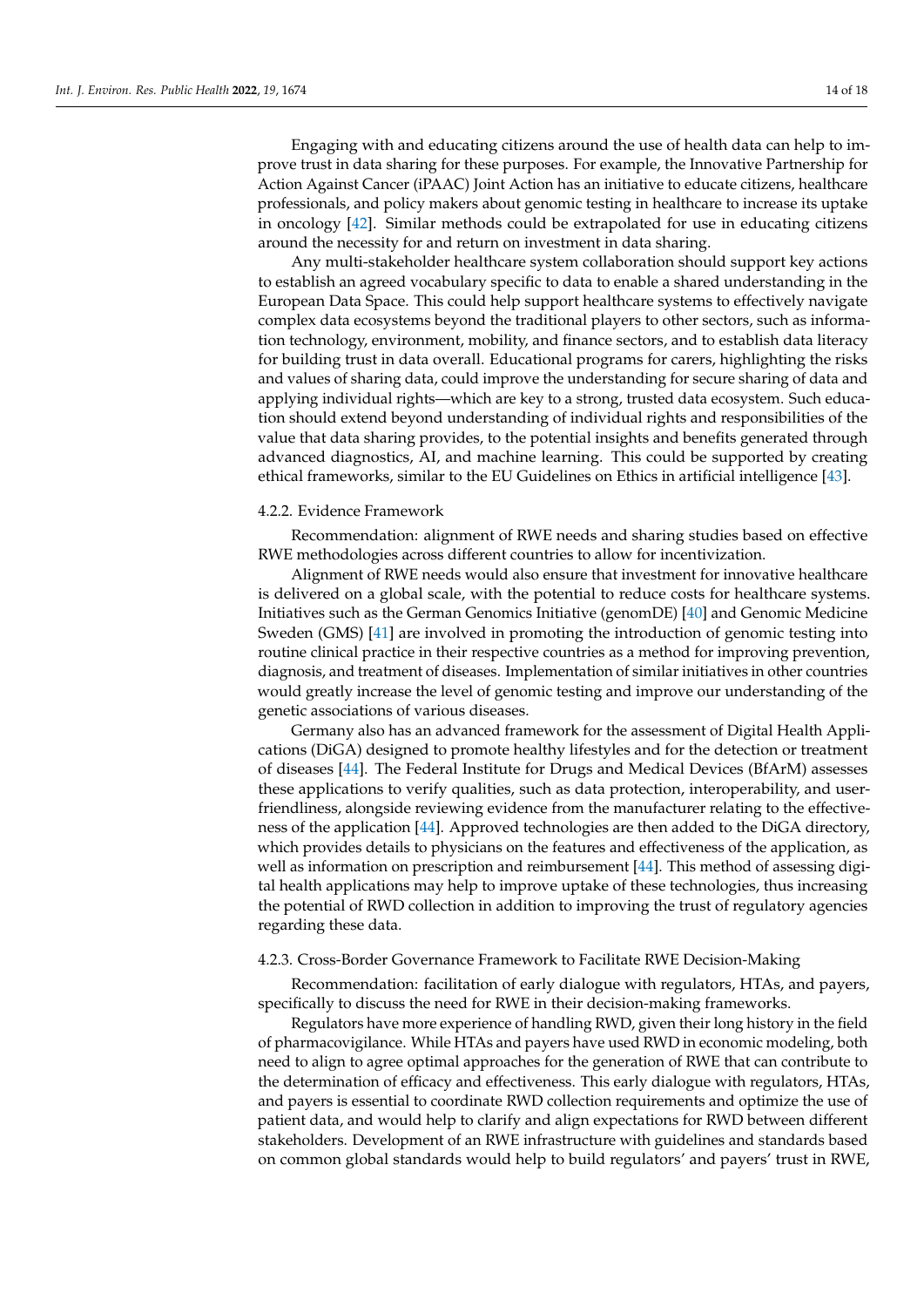which is important considering the level of risk associated with the decisions that they are required to make.

Rare diseases are an appropriate example of how early dialogue can improve trust from regulatory bodies and facilitate changes in the types of evidence that are accepted outside of standard clinical trials. Studies into rare diseases have inherent methodological issues associated with the small patient populations involved; however, by establishing a dialogue and working closely with the EMA, the European Joint Programme on Rare Diseases (EJP RD) [\[31\]](#page-17-27) has been able to develop common language and standards in rare disease clinical trials that allow use of the evidence generated in regulatory decision-making.

# 4.2.4. Citizens—Improvements in Healthcare Decisions

Recommendation: enabling citizens to contribute to decision-making using their data. The ultimate goal of optimizing implementation of RWE in healthcare is to improve quality of life for patients and citizens, by ensuring evidence-based and rational allocation of resources into disease prevention and early diagnosis, and refining treatment strategies in an effort to personalize treatment and improve patients' quality of life and overall healthcare system efficiencies. Studies such as the Drug Rediscovery Protocol (DRUP) trial [\[34\]](#page-17-28) can improve healthcare system efficiencies by assessing the efficacy and safety of commercially available, targeted anti-cancer therapies in rare subgroups of patients with actionable mutations. By using RWD to examine open-label use of drugs, treatment strategies for patients who may have limited therapeutic options may improve and information can be obtained for regulatory and reimbursement decisions for treatments offered outside of their approved use.

The UK's Cancer Drugs Fund [\[35\]](#page-17-29) uses outcomes data for interventions and any relevant comparators from several data sources, including the Systemic Anti-Cancer Therapy Dataset, Phase IV or pharmacovigilance studies, and tumor registries, to assess the effectiveness or cost-effectiveness of anti-cancer therapies. This system of 'coverage with evidence development' permits access to innovative drugs alongside the collection of RWD to inform a reassessment to determine whether a drug should be made routinely available. Similarly, in France, three administrative databases are now linked in the French Health Data Hub [\[30\]](#page-17-30).

#### *4.3. Key Recommendations to Support the Use of RWE-Based Studies across Europe*

Several initiatives to improve the availability of RWD for evidence generation already exist in Europe and provide tangible examples of best practice or areas for development regarding the development and use of RWE. These examples have provided valuable lessons that can be extrapolated for use in other settings to allow future improvement of RWD collection, access, and use for healthcare decisions. In addition—and based on the discussions with our expert panel—we identified key recommendations aimed at addressing the barriers to implementation of RWE across Europe. These recommendations were:

- To develop consensus guidelines to standardize RWD generation and use. This should include best practice to shape methodology, analysis, and reporting of RWD and RWE, data sharing according to GDPR, and assessment of the clinical utility of RWD generation. Health data must be secure, provide a high level of quality, and ensure interoperability.
- The development of guidelines to allow consistent reporting of RWE-based studies in medical journals; few medical journals provide specific instructions for authors wishing to submit manuscripts on this type of study, leading to a lack of alignment in methods for conducting and reporting such data [\[45\]](#page-17-31). RWE-based studies that follow these guidelines should address payer and regulatory body concerns regarding the generation of RWE, thus aiding their incorporation into the value assessment pathway.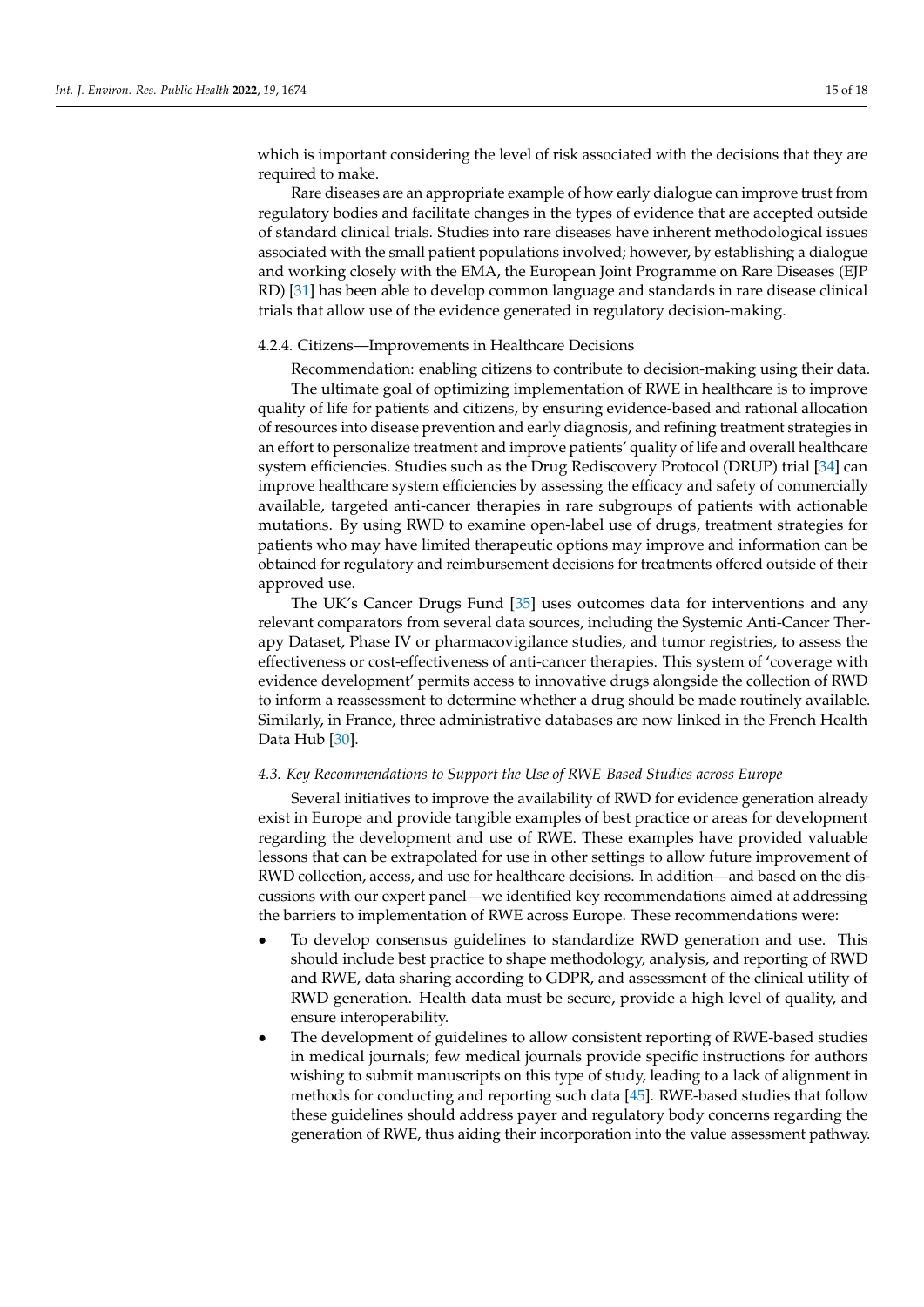# **5. Conclusions**

Our expert panel discussed a number of challenges facing the implementation of RWE across Europe, including methodological and data-quality issues, lack of harmonization between RWE data collection systems, data-access and data-sharing limitations, limitations of regulatory agencies or HTAs/payers, and lack of citizen trust in data sharing. Our recommendations to address these challenges should aid the routine European-wide implementation of RWE into health systems and health policy decision-making, and help physicians to realize the potential opportunities concerning the use of RWE in areas such as rare diseases and oncology. In addition, the EU 1+ Million Genomes Initiative could offer a useful model for advances toward healthcare system cooperation.

The necessary changes recommended in this article will not occur of their own volition; it will require strategic reflection and deliberate action to form the relevant connections. Focused efforts in EU policy making by those who recognize the need for change are a precondition to persuade those who have not identified the same requirements, particularly when they are gatekeepers within the health policy framework.

**Author Contributions:** Conceptualization, D.H.; methodology, D.H.; all authors participated in the validation, formal analysis, investigation, data curation, writing—original draft preparation, and writing—review and editing; resources, D.H.; supervision, D.H.; project administration, D.H.; funding acquisition, D.H. All authors have read and agreed to the published version of the manuscript.

**Funding:** This research was funded by Novartis, AstraZeneca, F. Hoffmann-La Roche Ltd., Exact Sciences, Eli Lilly, and Illumina.

**Institutional Review Board Statement:** Not applicable.

**Informed Consent Statement:** Not applicable.

**Data Availability Statement:** Not applicable.

**Acknowledgments:** Denis Horgan developed the concept, orientation, and overall narrative for this manuscript. We would like to thank the members of the European Alliance for Personalised Medicine (EAPM), and the representatives of the European Commission and Member States for their kind input. Special thanks to Anders Bjartell, MD, PhD, FEBU (Professor in Urology, Department of Translational Medicine, Medical Faculty, Lund University, Sweden), who provided expert input to the panels and feedback to guide this article. Additionally, contributions in terms of comments and feedback were provided by Mélanie Yammine, Director of EU Government Affairs at Astellas, and Katherine Jackson, Government Affairs Analyst at Illumina. Research support in the form of third-party medical-writing assistance and formatting for this manuscript, furnished by Islay Steele, PhD, and Katie Wilson, PhD, of Health Interactions, was provided by F. Hoffmann-La Roche Ltd., Basel, Switzerland.

**Conflicts of Interest:** All authors received research support in the form of third-party medical-writing assistance for this manuscript, provided by F. Hoffmann-La Roche Ltd. D.H. is an employee of the European Alliance for Personalised Medicine, which receives funding from both the public and private sectors. B.B. has received speaker honoraria from F. Hoffmann-La Roche Ltd. I.C. is an employee of and holds stocks in Novartis. M.C. has received travel expenses from Servier for a symposium at INSERM, Paris, France. A.Ch. has received speaker honoraria from Amgen, Blue Earth Diagnostics, and Novartis, and has participated in advisory boards for Blue Earth Diagnostics and Novartis. A.Co. is an employee of the Office of Health Economics, which receives funding from a variety of sources, including pharmaceutical companies. K.F. has received funding from the Canadian Agency for Drugs and Technologies in Health, the European Course for Pharmaceutical Medicine, FIPRA (a Belgian policy organization), the National Institute for Health and Disability (Belgian healthcare payer), and Novartis. A.H. has participated in advisory boards for AbbVie and GRAIL Inc, has received personal fees for delivering general education/training in clinical trials from AbbVie, AstraZeneca, Boehringer Ingelheim, Clovis Technology, Daiichi Sankyo, F. Hoffmann-La Roche Ltd, Merck Serono, Merck/MSD, Servier, Takeda, and UCB, and has received fees for participation in Independent Data Monitoring Committees for Roche-sponsored clinical trials. M.H. has received fees for a consultancy role from Roche Finland. N.G. is an employee of Exact Sciences. D.K. is an employee of the University of Ghent, which receives funding for pre-competitive research from multiple sources,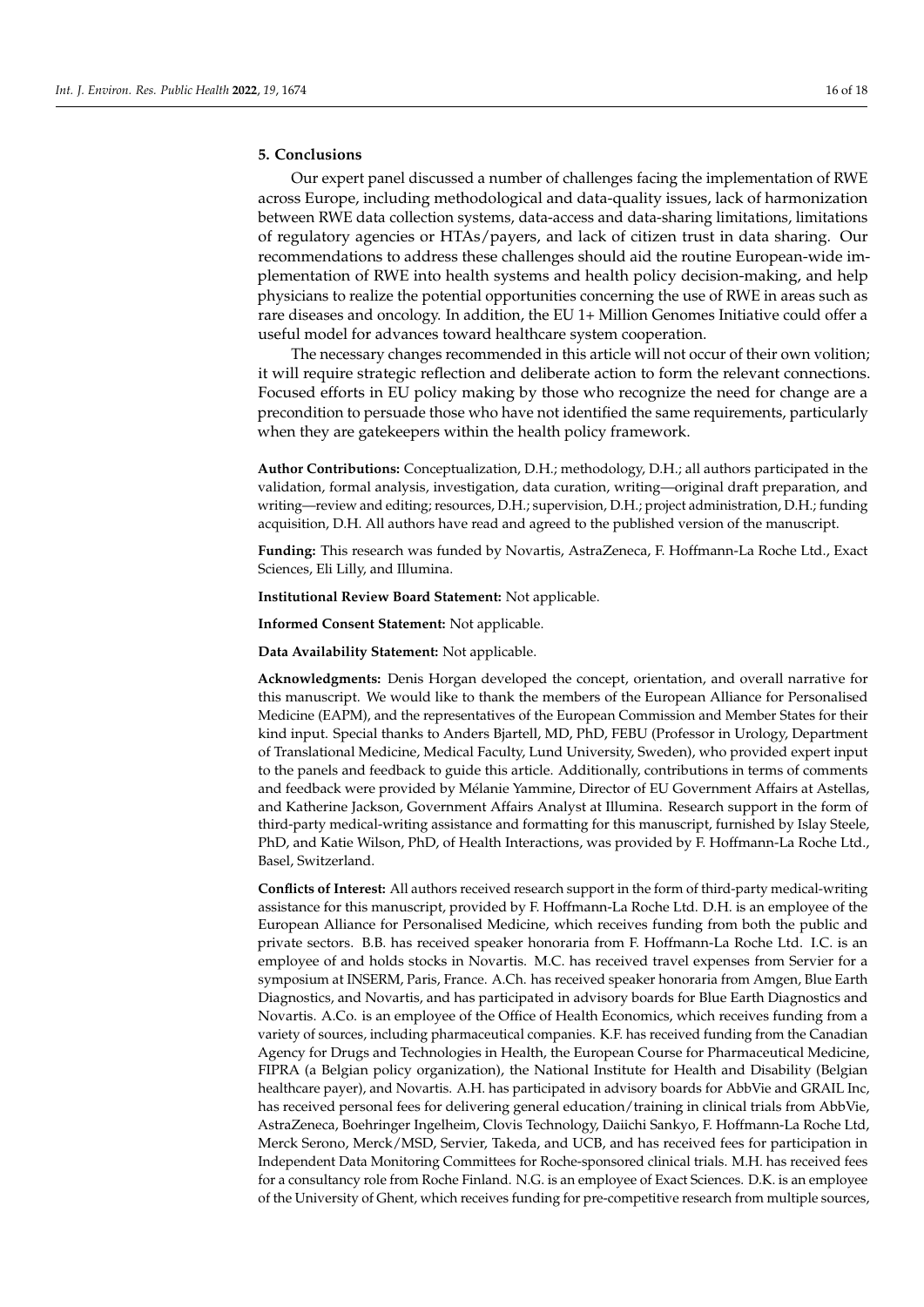including research grants from the European Innovative Medicines Initiative (part-funded by the European Association of Pharmaceutical Industry Associations) and event sponsorship from different companies including those in the pharmaceutical and health information and communications technology sectors. M.v.M. is an employee of and holds stocks in F. Hoffmann-La Roche Ltd. All other authors declare no additional conflict of interest.

# **References**

- <span id="page-16-0"></span>1. Hechenbleikner, E.M.; Samarov, D.V.; Lin, E. Data explosion during COVID-19: A call for collaboration with the tech industry & data scrutiny. *EClinicalMedicine* **2020**, *23*, 100377. [\[PubMed\]](http://www.ncbi.nlm.nih.gov/pubmed/32632412)
- <span id="page-16-1"></span>2. Cave, A.; Kurz, X.; Arlett, P. Real-world data for regulatory decision making: Challenges and possible solutions for Europe. *Clin. Pharmacol. Ther.* **2019**, *106*, 36–39. [\[CrossRef\]](http://doi.org/10.1002/cpt.1426) [\[PubMed\]](http://www.ncbi.nlm.nih.gov/pubmed/30970161)
- <span id="page-16-2"></span>3. Booth, C.M.; Karim, S.; Mackillop, W.J. Real-world data: Towards achieving the achievable in cancer care. *Nat. Rev. Clin. Oncol.* **2019**, *16*, 312–325. [\[CrossRef\]](http://doi.org/10.1038/s41571-019-0167-7) [\[PubMed\]](http://www.ncbi.nlm.nih.gov/pubmed/30700859)
- <span id="page-16-3"></span>4. Deverka, P.A.; Douglas, M.P.; Phillips, K.A. Use of real-world evidence in us payer coverage decision-making for next-generation sequencing-based tests: Challenges, opportunities, and potential solutions. *Value Health* **2020**, *23*, 540–550. [\[CrossRef\]](http://doi.org/10.1016/j.jval.2020.02.001) [\[PubMed\]](http://www.ncbi.nlm.nih.gov/pubmed/32389218)
- <span id="page-16-4"></span>5. Feinberg, B.A.; Gajra, A.; Zettler, M.E.; Phillips, T.D.; Phillips, E.G., Jr.; Kish, J.K. Use of real-world evidence to support FDA approval of oncology drugs. *Value Health* **2020**, *23*, 1358–1365. [\[CrossRef\]](http://doi.org/10.1016/j.jval.2020.06.006) [\[PubMed\]](http://www.ncbi.nlm.nih.gov/pubmed/33032780)
- <span id="page-16-5"></span>6. From Testing to Targeted Treatment Program (FT3). 3 Representative Working Groups to Co-Create and Deliver. Available online: <https://www.fromtestingtotargetedtreatments.org/working-groups/> (accessed on 29 September 2021).
- <span id="page-16-6"></span>7. Kim, H.-S.; Lee, S.; Kim, J.H. Real-world evidence versus randomized controlled trial: Clinical research based on electronic medical records. *J. Korean Med. Sci.* **2018**, *33*, e213. [\[CrossRef\]](http://doi.org/10.3346/jkms.2018.33.e213) [\[PubMed\]](http://www.ncbi.nlm.nih.gov/pubmed/30127705)
- <span id="page-16-7"></span>8. Naidoo, P.; Bouharati, C.; Rambiritch, V.; Jose, N.; Karamchand, S.; Chilton, R.; Leisegang, R. Real-world evidence and product development: Opportunities, challenges and risk mitigation. *Wien. Klin. Wochenschr.* **2021**, *133*, 840–846. [\[CrossRef\]](http://doi.org/10.1007/s00508-021-01851-w) [\[PubMed\]](http://www.ncbi.nlm.nih.gov/pubmed/33837463)
- <span id="page-16-8"></span>9. Wilkinson, M.D.; Dumontier, M.; Aalbersberg, I.J.; Appleton, G.; Axton, M.; Baak, A.; Blomberg, N.; Boiten, J.W.; da Silva Santos, L.B.; Bourne, P.E.; et al. The FAIR Guiding Principles for scientific data management and stewardship. *Sci. Data* **2016**, *3*, 160018. [\[CrossRef\]](http://doi.org/10.1038/sdata.2016.18) [\[PubMed\]](http://www.ncbi.nlm.nih.gov/pubmed/26978244)
- <span id="page-16-9"></span>10. Dickson, D.; Johnson, J.; Bergan, R.; Owens, R.; Subbiah, V.; Kurzrock, R. The master observational trial: A new class of master protocol to advance precision medicine. *Cell* **2020**, *180*, 9–14. [\[CrossRef\]](http://doi.org/10.1016/j.cell.2019.12.009) [\[PubMed\]](http://www.ncbi.nlm.nih.gov/pubmed/31951522)
- <span id="page-16-10"></span>11. Makady, A.; Ten Ham, R.; de Boer, A.; Hillege, H.; Klungel, O.; Goettsch, W. GetReal Workpackage 1. Policies for use of real-world data in health technology assessment (HTA): A comparative study of six HTA agencies. *Value Health* **2017**, *20*, 520–532. [\[CrossRef\]](http://doi.org/10.1016/j.jval.2016.12.003) [\[PubMed\]](http://www.ncbi.nlm.nih.gov/pubmed/28407993)
- <span id="page-16-11"></span>12. European Commission. Regulation of the European Parliament and of the Council on Health Technology Assessment and Amending Directive 2011/24/EU. Available online: [https://eur-lex.europa.eu/legal-content/EN/TXT/PDF/?uri=CELEX:](https://eur-lex.europa.eu/legal-content/EN/TXT/PDF/?uri=CELEX:52018PC0051&from=EN) [52018PC0051&from=EN](https://eur-lex.europa.eu/legal-content/EN/TXT/PDF/?uri=CELEX:52018PC0051&from=EN) (accessed on 29 September 2021).
- <span id="page-16-12"></span>13. European Commission. European Health Union: Protecting the Health of Europeans and Collectively Responding to Cross-border Health Crises. Available online: [https://ec.europa.eu/info/strategy/priorities-2019-2024/promoting-our-european-way-life/](https://ec.europa.eu/info/strategy/priorities-2019-2024/promoting-our-european-way-life/european-health-union_en) [european-health-union\\_en](https://ec.europa.eu/info/strategy/priorities-2019-2024/promoting-our-european-way-life/european-health-union_en) (accessed on 29 September 2021).
- <span id="page-16-13"></span>14. Franklin, P.K. Public health within the EU policy space: A qualitative study of Organized Civil Society (OCS) and the Health in All Policies (HiAP) approach. *Public Health* **2016**, *136*, 29–34. [\[CrossRef\]](http://doi.org/10.1016/j.puhe.2016.02.034) [\[PubMed\]](http://www.ncbi.nlm.nih.gov/pubmed/27062067)
- <span id="page-16-14"></span>15. Negrouk, A.; Lacombe, D.; Meunier, F. Diverging EU health regulations: The urgent need for co ordination and convergence. *J. Cancer Policy* **2018**, *17*, 24–29. [\[CrossRef\]](http://doi.org/10.1016/j.jcpo.2017.05.007)
- <span id="page-16-15"></span>16. EUR-Lex. Summaries of EU Legislation: Public Health. Available online: <https://eur-lex.europa.eu/summary/chapter/29.html> (accessed on 29 September 2021).
- <span id="page-16-16"></span>17. European Union. Supporting Public Health in Europe. Available online: [https://europa.eu/european-union/topics/health\\_en](https://europa.eu/european-union/topics/health_en) (accessed on 29 September 2021).
- <span id="page-16-17"></span>18. McKinsey & Company. Personalized Medicines: The Path Forward. Available online: [https://www.mckinsey.com/~{}/](https://www.mckinsey.com/~{}/media/mckinsey/dotcom/client_service/pharma%20and%20medical%20products/pmp%20new/pdfs/mckinsey%20on%20personalized%20medicine%20march%202013.pdf) [media/mckinsey/dotcom/client\\_service/pharma%20and%20medical%20products/pmp%20new/pdfs/mckinsey%20on%20](https://www.mckinsey.com/~{}/media/mckinsey/dotcom/client_service/pharma%20and%20medical%20products/pmp%20new/pdfs/mckinsey%20on%20personalized%20medicine%20march%202013.pdf) [personalized%20medicine%20march%202013.pdf](https://www.mckinsey.com/~{}/media/mckinsey/dotcom/client_service/pharma%20and%20medical%20products/pmp%20new/pdfs/mckinsey%20on%20personalized%20medicine%20march%202013.pdf) (accessed on 29 September 2021).
- <span id="page-16-18"></span>19. Horgan, D.; Kent, A. EU health policy, coherence, stakeholder diversity and their impact on the EMA. *Biomed. Hub.* **2017**, *2* (Suppl. 1), 481301. [\[CrossRef\]](http://doi.org/10.1159/000481301) [\[PubMed\]](http://www.ncbi.nlm.nih.gov/pubmed/31988949)
- <span id="page-16-19"></span>20. European Commission. Communication from the Commission to the European Parliament and the Council: Europe's Beating Cancer Plan. Available online: [https://ec.europa.eu/health/sites/default/files/non\\_communicable\\_diseases/docs/eu\\_cancer](https://ec.europa.eu/health/sites/default/files/non_communicable_diseases/docs/eu_cancer-plan_en.pdf)[plan\\_en.pdf](https://ec.europa.eu/health/sites/default/files/non_communicable_diseases/docs/eu_cancer-plan_en.pdf) (accessed on 29 September 2021).
- <span id="page-16-20"></span>21. European Commission. Pharmaceutical Strategy for Europe. Available online: [https://ec.europa.eu/health/medicinal-products/](https://ec.europa.eu/health/medicinal-products/pharmaceutical-strategy-europe_en) [pharmaceutical-strategy-europe\\_en](https://ec.europa.eu/health/medicinal-products/pharmaceutical-strategy-europe_en) (accessed on 29 September 2021).
- <span id="page-16-21"></span>22. European Commission. Mission Area: Cancer. Available online: [https://ec.europa.eu/info/research-and-innovation/funding/](https://ec.europa.eu/info/research-and-innovation/funding/funding-opportunities/funding-programmes-and-open-calls/horizon-europe/missions-horizon-europe/cancer_en) [funding-opportunities/funding-programmes-and-open-calls/horizon-europe/missions-horizon-europe/cancer\\_en](https://ec.europa.eu/info/research-and-innovation/funding/funding-opportunities/funding-programmes-and-open-calls/horizon-europe/missions-horizon-europe/cancer_en) (accessed on 29 September 2021).